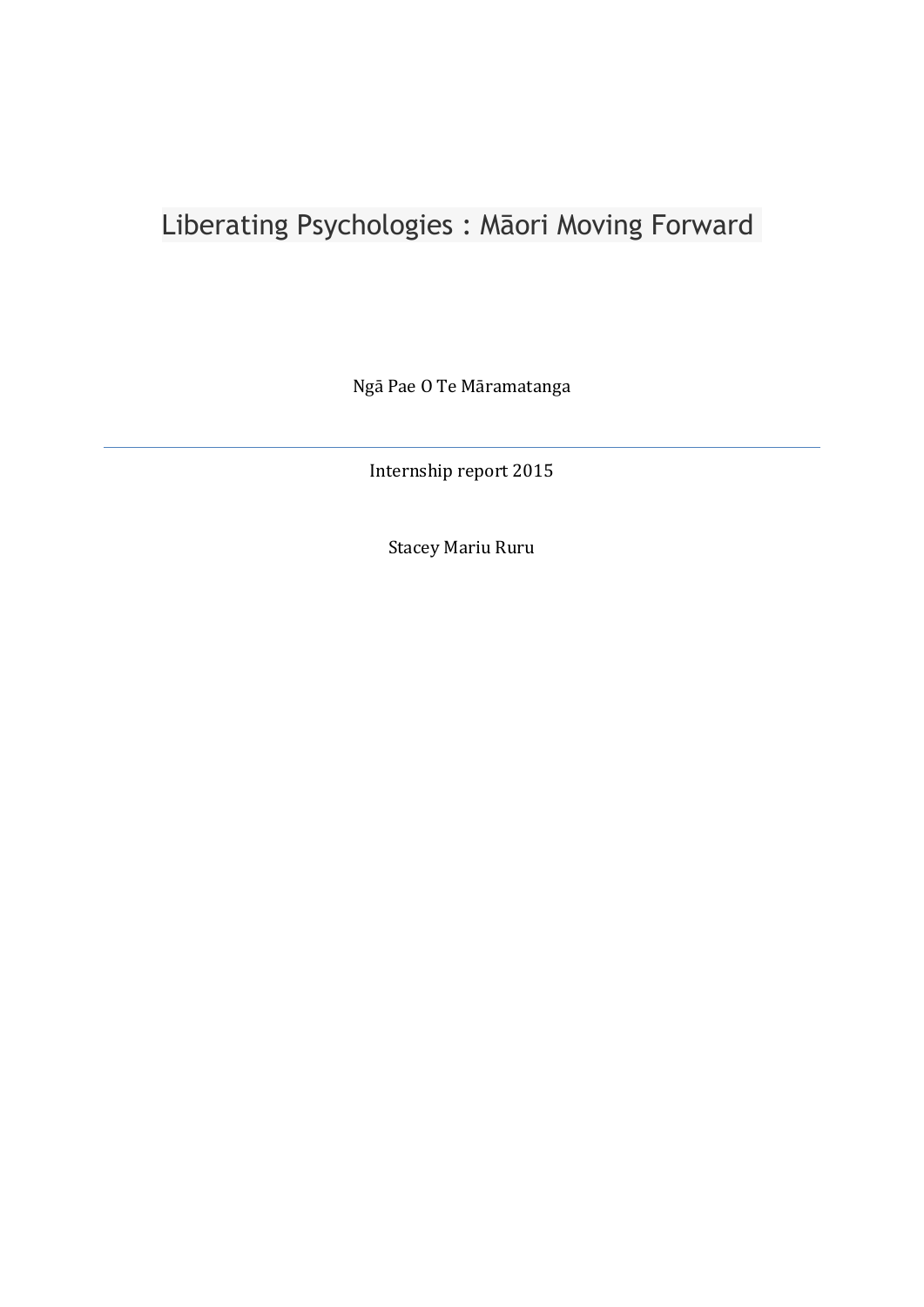## **Summer research internship overview**

Horiana Jones – University of Waikato: Maori and Psychology Research Unit

Stacey Ruru – University of Waikato: Maori and Psychology Research Unit

Jessica Gosche (project manager) – University of Waikato: Maori and Psychology Research Unit

This report details our critical reflections of our summer research internship funded by Nga Pae o te Maramatanga. We hope to provide the reader with an overview of the entire internship process, and comment on what we have learnt from this valuable experience. Firstly we have provided the initial internship objectives outlined by our supervisors. Secondly, we will discuss how each objective was executed and the final outputs were shaped. Finally, what we have learnt from this process will be discussed in personal reflections from each intern including our project manager.

**Objective a) Each read and deconstruct three chapters from the following text Watkins, M and Shulman, H. (2008).** *Toward Psychologies of Liberation***. New York, NY: Palgrave McMillan.**

**a. Interns will read the text;**

**b. Interns will amass and familiarise themselves with those resources upon which each chapter is built;**

**c. Interns will identify technical terms and grow a glossary.**

## **Objective completion: 100%**

We began the internship process by reading the Watkins and Schulman (2008) text. The purpose of this was to familiarise ourselves with the book in its entirety and to enable us to approach our research process from a liberation psychology perspective/lens. As a result of this we selected the three chapters to focus on individually, deconstructed them, extracted key terms and quotes then formulated chapter summaries. The summaries informed potential research projects, ultimately resulting in our research proposals. The proposals will be discussed in the objective E section of this overview.

Flaws in the way that current methods and approaches in psychology became apparent the further we got into the book, as it explained how currently mainstream psychology focuses heavily on the "individual". Psychological issues as explained by Watkins and Shulman's (2008) are phenomena, separate from the individual's family, culture, social constructs and the economic world. For many Māori, cultural connectedness and whanau bonds are what shapes an individual, so an approach which ignores the external environment in which someone was brought up and is still a part of, is seemingly irrelevant.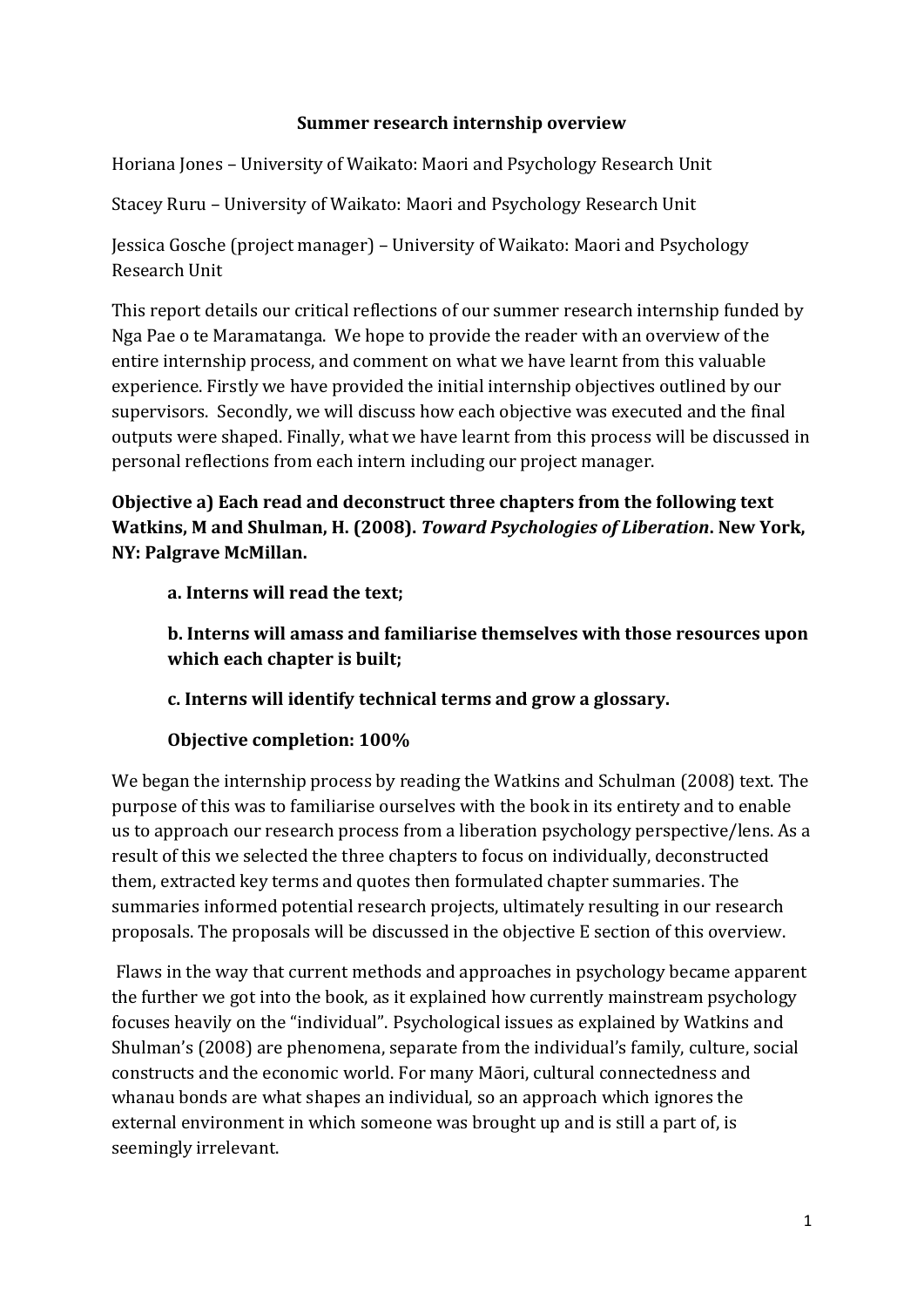The book offered an alternate approach (to?) which argues against the dominant paradigm. Liberation psychology involves participatory practices that aim to avoid reproducing oppression. With many Māori living in positions of oppression, liberation psychology seems as though it is a better suited approach to healing as opposed to current western methods.

To add to this there was a shift in psychological theory which aroused from colonization and traumatic events which lead theorist to consider a macro- approach as mainstream psychology failed to recognise that psychological theories or approaches did not meet all individuals as referred to the above example with Māori. This is supported by "suffering has its common roots and is shared" (p.14). An exemplar this is when women developed community projects, maintained family ties and participated within recovery practices during the Christchurch earthquake which was not credited as it was behind the scenes work. Yet this showed the strength that women portrayed as a leader for the Christchurch community to depend on during the earthquake as it was a shared traumatic experience. These key messages have been carried into my research proposal idea and we have been able to produce work which we believe to be more culturally responsive and relevant to Māori.

We have attempted to incorporate Māori-centred methodology to inform and guide the process for establishing the method section of each of our proposals. These methodologies have been shaped by Māori Tikanga (customs, practices ). As each of our studies are directly related to Māori alone, it is important that the tikanga be incorporated at all stages. Customs include, Aroha ki te tangata (respect for people), karakia (prayer), manaakitanga (hospitality), whanaungatanga (positive relationships and bonding), and kotahitanga (connectedness and unity). We hope that when we conduct our research we can implement these techniques with our participants, in the hope of gaining the richest data from participants. One example of aori-centred methodologies we hope to incorporate includes, whanau support; participants will be able to bring whanau if they need support throughout the research process. Another example is the incorporation of karakia, if participants would like to begin the session with a karakia then the researchers can facilitate this

# **Objective b) Engage in discussion with MPRU researchers to generate concepts and ideas emergent from the New Zealand/Aotearoa/Indigenous context that parallel those ideas referred to by Watkins et al (2008).**

## **Objective completion rating: 100**

Our research ideas and aspirations were fuelled by discussions we had with the MPRU researchers, where we generated concepts and ideas related to a New Zealand and indigenous context. A highlight was attending the Nga Pae o te Maramatanga indeginous research conference, with our supervisors and project manager.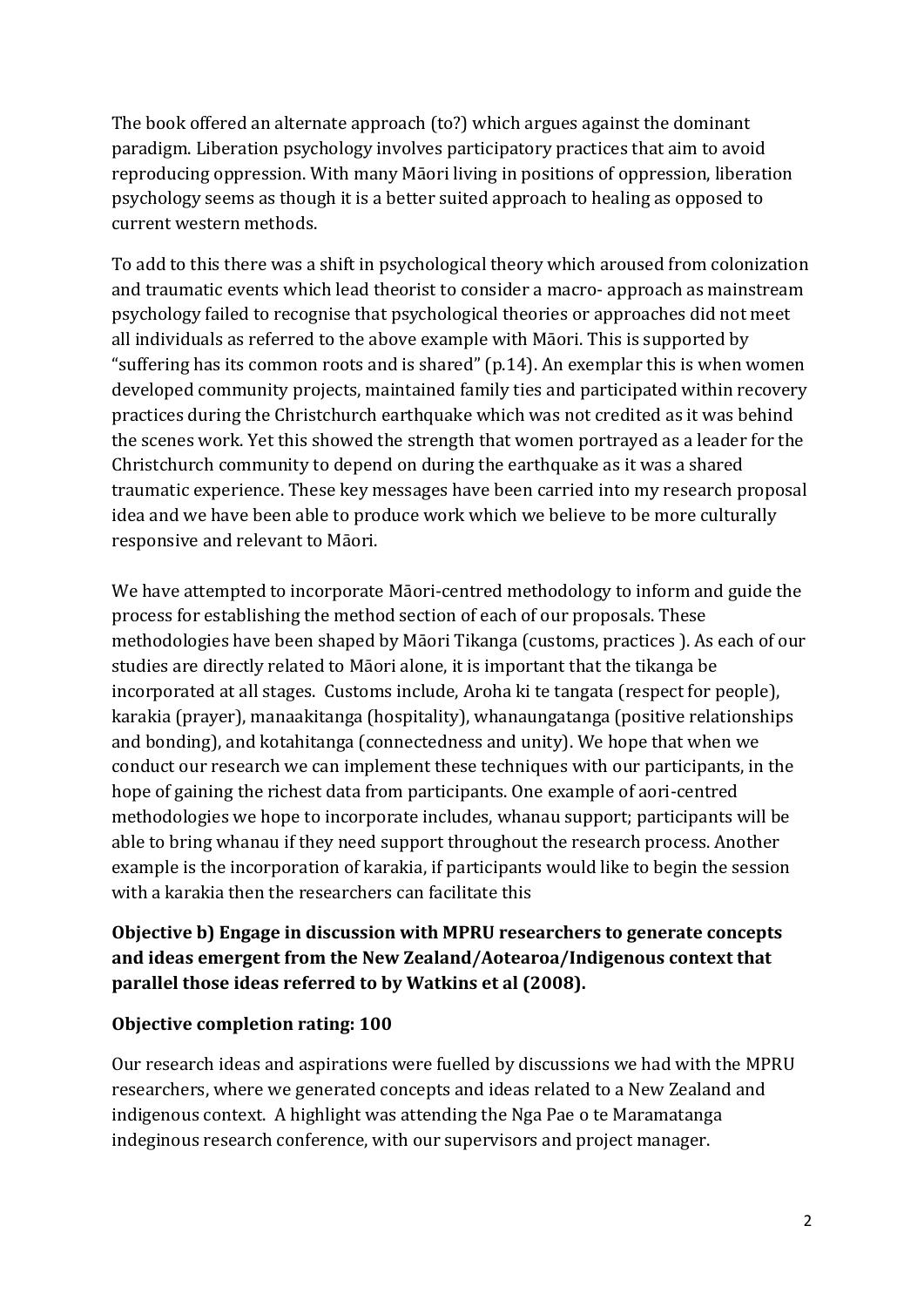Prior to going to the Ngā Pae conference we reviewed conference abstracts that linked to the textbook and the interests of MPRU staff. We each selected the sessions we would attend. We were required to attend specific presentation slots and to choose other presentations of interest. For instance when we attended a keynote speaker Professor Gerald Alfred, these were the main points of his presentation (1) colonisation to decolonisation: How you frame it and conceptualize identity e.g. community or indigenous connections, (2) community level: Weakened by illness, everyday interactions will enable space to create healing and (3) Fire keepers: Similar to Ahika in te aō Māori (the fire keepers that keep the homeland warm and preserve the environment). A major highlight was the term fire keepers from the First Nation people in Canada and connecting it to Ahika. This reflects a lightbulb effect because we related this presentation back to a New Zealand context and (yes I was paying attention in my te reo lecture).

Another experience we encountered at the conference was staying at the marae where we encountered international people from around the world. It was definitely a great privilege to meet other indigenous people who had similar experiences with colonisation and discussing issue around land being taken (raupatu), disconnection from language and ways to strengthen and revitalise it. We believe that through these encounters did we truly experience the ethos by connecting and sharing with others which was a huge moment for both of us.

Through these encounters at the conference we were both able to develop our research ideas. These research ideas were then guided and discussed with Jessica and our two supervisors. For example, Horiana was inspired by Leoni Pihamas presentation about the Pā Harakeke and how it signified the pēpi (baby) being protected by its mother, father and extended whanau. So Horiana developed a research proposal about baby's sleeping patterns (how parents put their baby to sleep which will be submitted to Ngā Pae.

Such research ideas were discussed with Jessica and our two supervisors , Professor Nikora and Dr Waitoki, which we would like to point out another ethos. We were provided a key to the room (awesome), our own office space and free coffee from the staff room. This changed our position from student to research member at the University of Waikato. It was awesome because we could have our own spaces to work within and were able to walk into the staffroom we felt like one of the staff.

**Objective c) Assemble New Zealand/Aotearoa/Indigenous exemplars (web, library and database search) into an indexed digital respository (eg., drop box) and write a summary of each allocated chapter that points the reader to Māori /Indigenous expressions of a psychology of liberation and transformation.**

**Objective completion rating: 50%**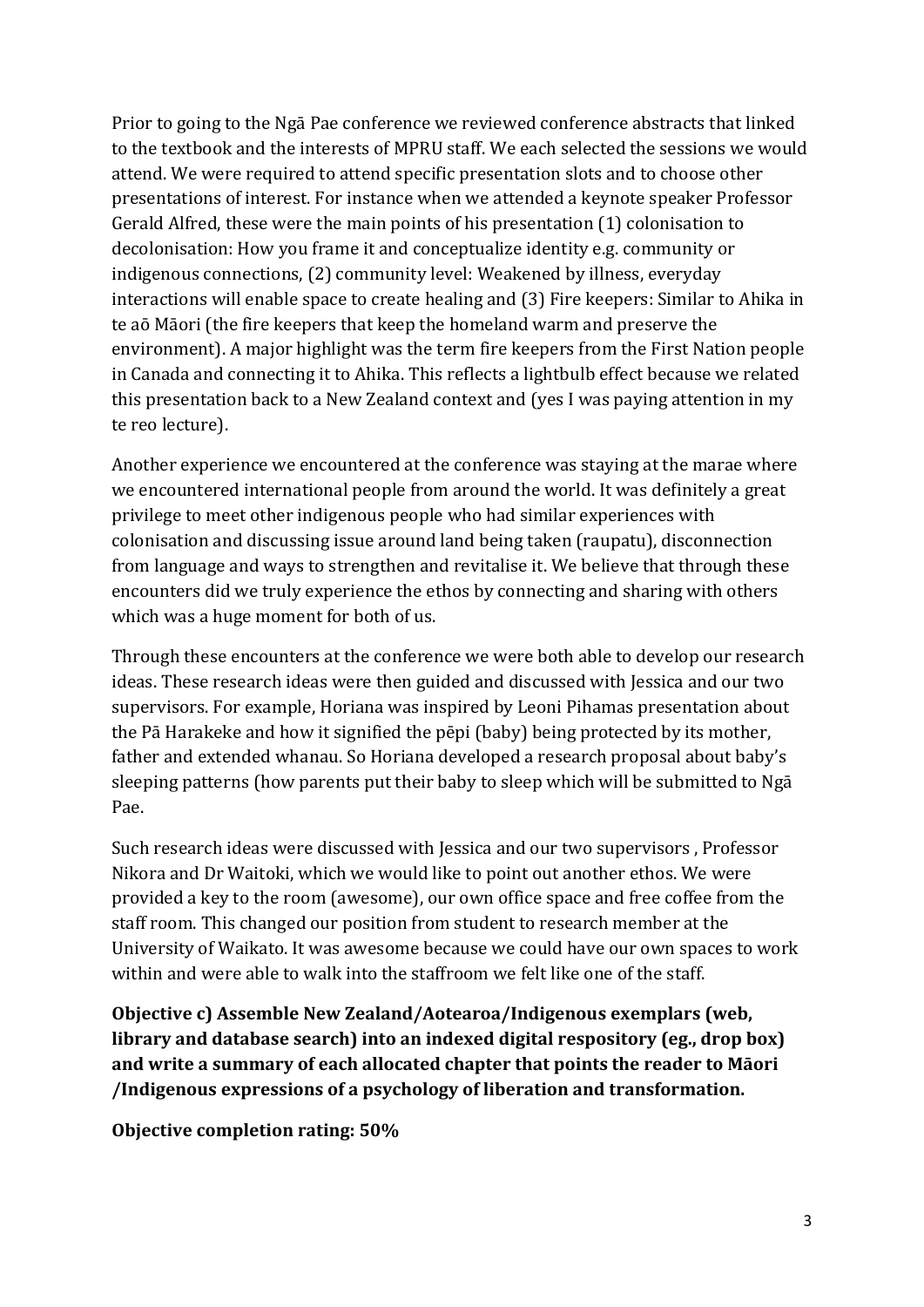The indexed digital repository has taken the shape of a glossary. This process began with identifying key terms and concepts from our allocated chapters and compiling these to be added/included in the glossary. Chapter summaries were compiled, which included the above information, however, the Maori/indigenous expressions needed to come through/be applied more in these summaries, including the identification of New Zealand exemplars.

The glossary is still being worked on, particularly focussing on identifying key theorists and New Zealand/indigenous exemplars to provide a New Zealand liberation psychologies context (and transformational responses to issues faced by Maori) to the concepts addressed in the Watkins and Schulman (2008) text. This will be a useful teaching tool for the applied community psychology paper and will be completed in the next two months.

# **d) Make a seminar presentation of their work and engage a discussion with MPRU researchers to explore research ideas to be taken into the research proposal writing phase.**

# **Objective completion rating: To be completed**

Prior to commencing the internship we each delivered a presentation of previous researchwe had completed as part of our Maori and Psychology Research Unit (MPRU). We were each given scholarships, and the presentations were completed as a requirement as part of the MPRU symposium in 2014 at the University of Waikato. This was an extremely beneficial experience for each of us as it gave us the opportunity to present to a number of experienced academics and get their feedback. We were able to develop our public speaking skills, which gave us confidence to present at future conferences, lectures, or tutorials.

**Objective e) Based on the work of the internship, prepare a research proposal for the continued development of indigenous psychological knowledge that can be submitted to an external funding agency (eg., HRC, Marsden, Nga Pae, etc).**

## **Objective completion rating: 100%**

After we established our research ideas we began to conduct the literature search which formed the foundations of our research proposals. Each of our proposals were submitted for feedback and critique, which allowed us to shape the final proposals for submission to Nga Pae o te Maramatanga. One intern also used the research outputs from the internship process for a directed study at the University of Waikato.

We both had similar encounters when it came to developing the research proposals. For example, Stacey wanted to base her proposal on the perceptions of Māori whanau who experienced the Christchurch Earthquake. The ethos of this experience for her was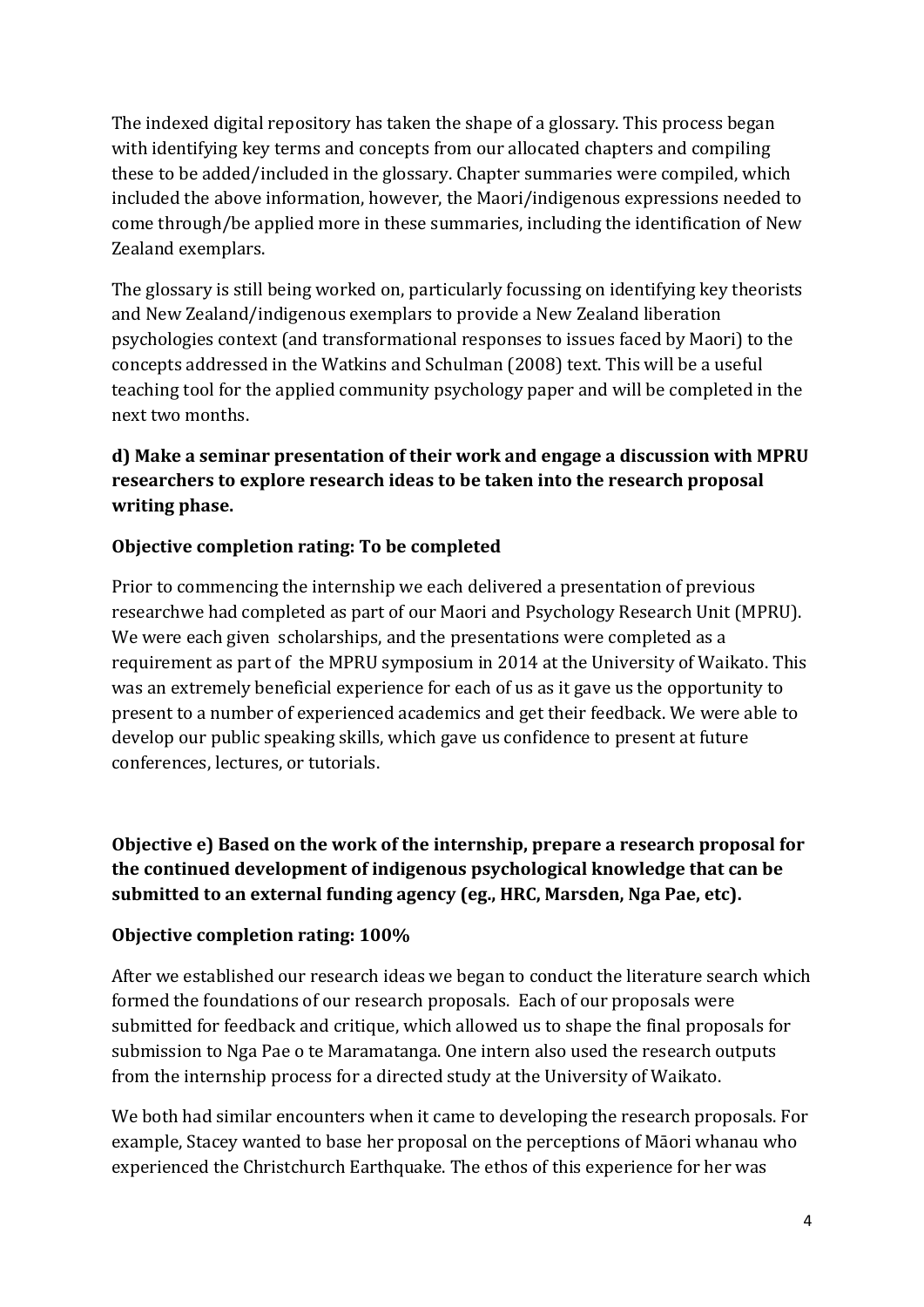developing and bouncing off ideas with her fellow intern and supervisors, it was stepping outside of the Hamilton square and looking down South. Feedback on this proposal pointed towards a direction that Stacey was more familiar with… Leadership. The strength of this experience was that Stacey was thinking of ideas, getting feedback and been pointed into the right direction.

The journey towards writing the proposal was a never ending battle! Literature review searching and writing, draft after draft, shaping and re-shaping it was an experience that we were not ready for. It was something that was unexpected. But the feedback from Jessica Gosche and our supervisors Professor Nikora and Dr Waitoki guided and framed the final report.

We would also like to point out that Jessica Gosche provided support to us every step of the way. Through emails, regular meetings and group discussions, it really strengthened our understanding of the chapter summaries (the language was difficult to grasp so Jessica would point it to exemplars we were familiar with) for example, a non-subject is removing oneself from those embedded Western practices and to think and act in ways that deviate from the norm. Therefore challenging, the taken for granted or assumed norms of the dominant culture and to find alternative approaches towards regulation, oppression and submission. An exemplar was Tamaiti whom wanted his iwi to have passports that were separate to the New Zealand ones. Therefore through those group discussions we were able to be pointed in the right direction.

# **f) Post-internship, interns will be invited and supported to make a teaching contribution to an appropriate undergraduate course offering.**

We have been offered the opportunity to present a section of a 2 hour lecture, which focusses on chapter 6 of the book toward psychologies of liberation by Mary Watkins and Helene Shulman (2008). This chapter attempts to explain the position of the perpetrator, by discussing how the perpetrator can commit an act of violence against another human being without feeling remorse or empathy. This is achieved through the process of doubling. This chapter also explains what the effects on the family of the perpetrator are, and how these acts of violence begin to affect everyone around them. Acts of violence have become normalised amongst society which encourages the perpetrators and acts as a motivational tool. As a society we have learnt to silence pain and attempt to forget about it, this has meant that unresolved issues have manifested into other symptoms which are difficult to resolve. This chapter will contribute to student's studies, as the book is a required text. The lecture will aim to provide an in depth summery of the chapter, paired with New Zealand examples, which will ensure students receive the most relevant understanding of the different concepts with underpin liberation psychology.

## **Individual reflections**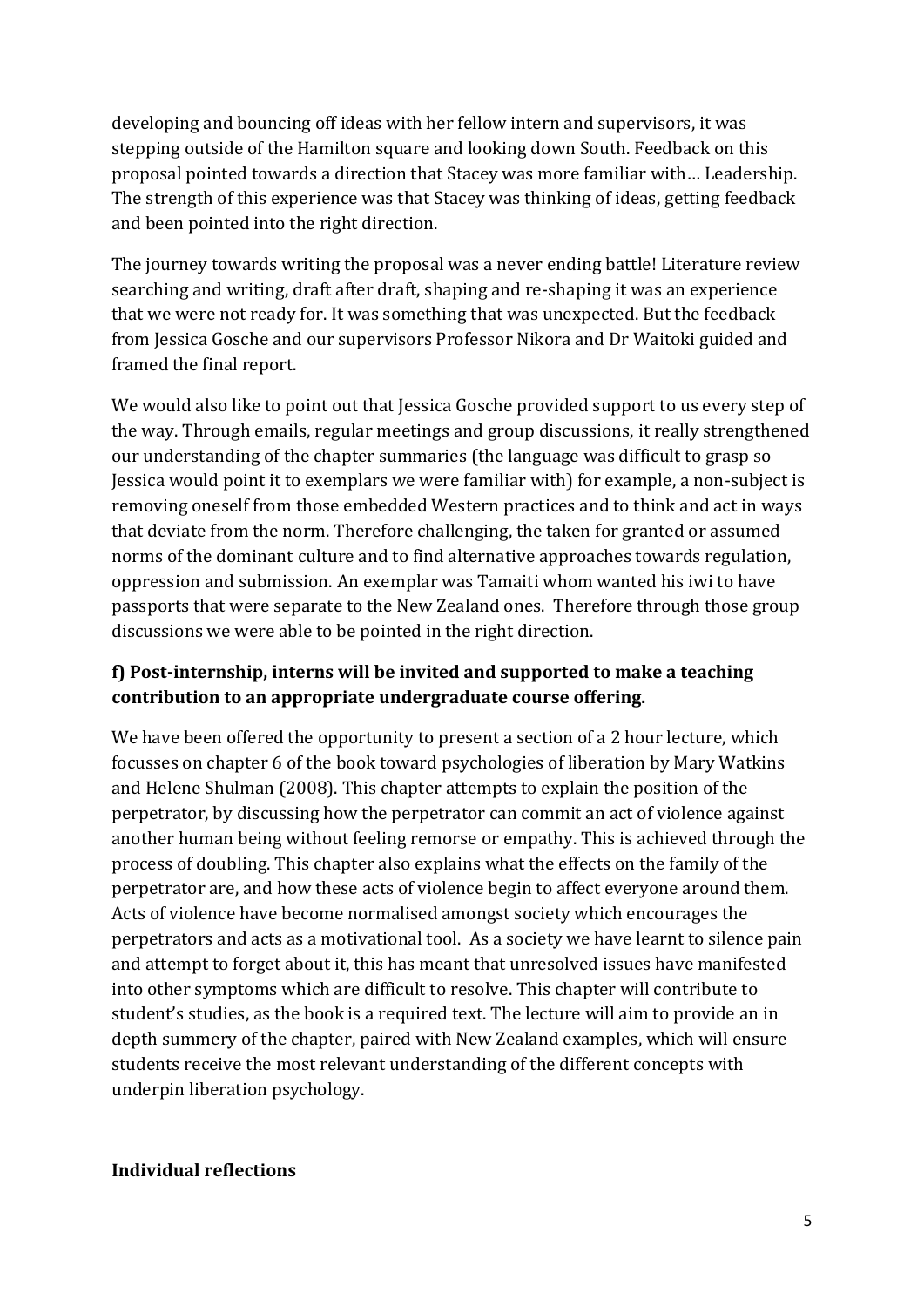Horiana Jones: *This internship process has been extremely beneficial for me as I have had the opportunity to research a topic of my choice and attempt to understand it from different perspectives. I have been able to plan my master's thesis with the help of all my supervisors (without officially starting it) making the transition from post graduate work to thesis a lot easier. The internship opportunity has also meant that I received a scholarship which will be very beneficial for my future career and curriculum vitae. Although we, as a group, did not manage to meet all the requirements of this internship, I believe that the process has been a huge learning experience, which will better prepare me for future research projects. I hope that the proposal I have completed is of a high standard and easy to replicate. As there is little research conducted in the area of infant sleep practices in regards to Māori, there is potential for somebody to replicate a similar study.*

*The opportunity to work as a researcher for MPRU (Māori Psychology Research Unit) has opened opportunities which I would have never thought could be achieved in such a short time i.e. directed study, thesis preparation, and internship outputs for Nga pae o te Maramatanga. But most importantly being a part of MPRU has meant that I have built relationships with extremely knowledgeable people who are supportive and willing to guide me through the research process, which I'm very grateful for. This opportunity would not have been possible without the funding provided by Nga Pae o te Maramatanga. An experience like this internship is the difference between good researchers and great researchers, and therefore I'm so grateful to have been selected and given the opportunity to be a part of it.* 

*My future aspirations include getting in the clinical psychology program, potentially helping MPRU and Nga Pae o te Maramatanga with future projects, and possibly mentoring the next cohort of students venturing into an internship. My professional identity is constantly evolving, and this experience has only accelerated this process further.* 

## *Stacey Ruru:*

*Given a second opportunity to be an intern under Ngā Pae surprised me because I was able to further develop my research skills and possibly contribute to indigenous research. I had learnt so much from this internship such as, working collectively on a text book, bouncing ideas of my fellow intern (about her perspectives of the textbook), developing research ideas with my supervisors and attending the Ngā Pae o te Maramatanga conference. I thoroughly enjoyed the conference because I was inspired by academics to pursue research that was of my own interest and to indulge in indigenous research. My biggest highlight throughout this internship was shaping my proposal about Māori leadership because the journey towards developing an idea changed and it was like a living document. Meaning that throughout the literature review and creating my proposed methods everything changed, more information was being added or altered. I thoroughly enjoyed my experience and appreciate the opportunity that Ngā Pae o te Maramatanga provided to me once again.*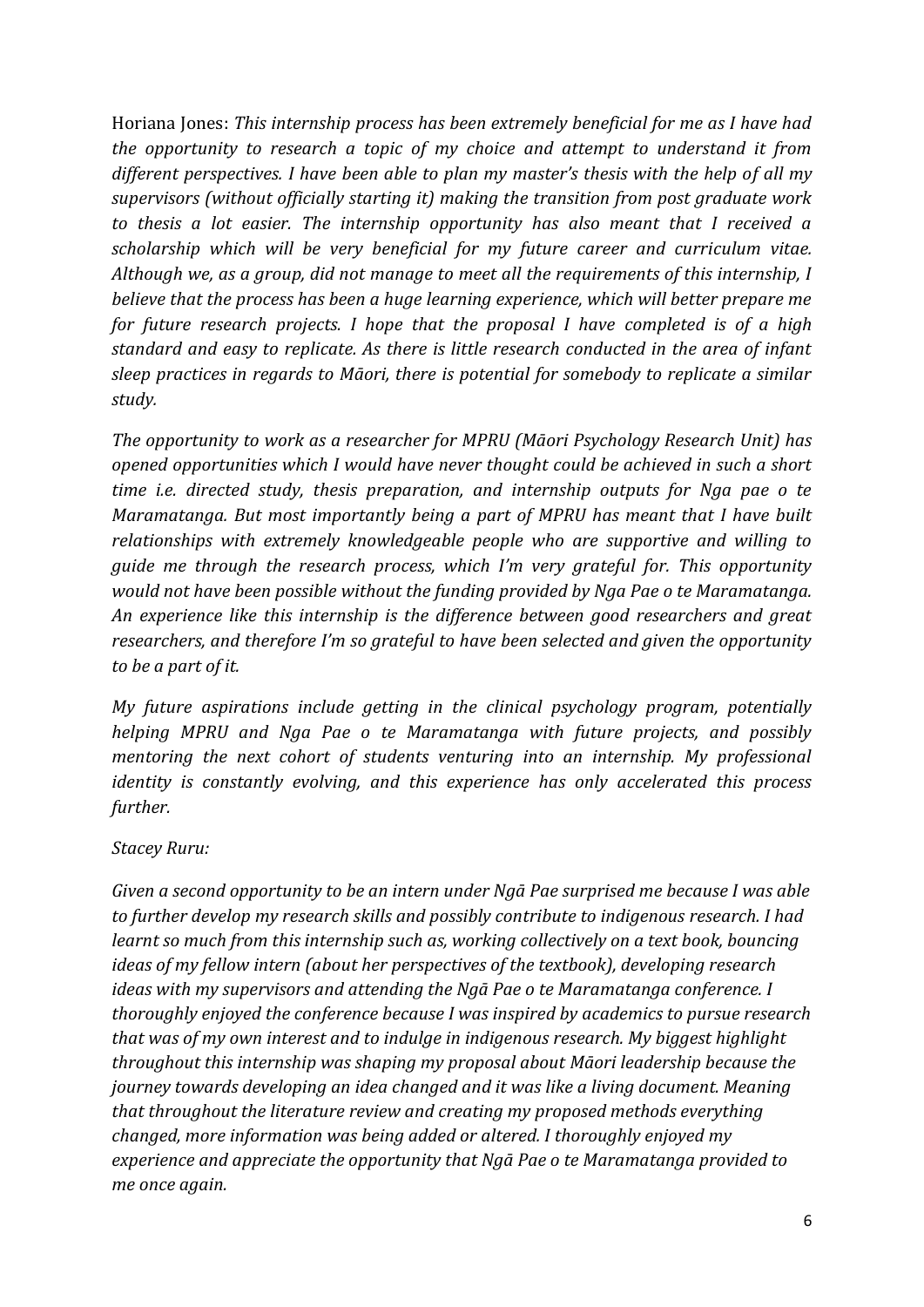*My previous internship work for Ngā pae o te Maramatanga was presented at the conference and published under the AlterNative journal. Which was a huge achievement for me because I researched about a kaupapa that was focused on revitalizing te reo Māori, contributed to the literature and, to my surprise, it lead to a journal publication. I believe that I experienced the ethos! As for my future directions, I want to complete my Master's thesis in Psychology and continue to partake in Māori research projects that will sharpen up my research skills which I can better use in the future. I would like to work in organisations within New Zealand and internationally as I want to become a training and development specialists. Later on in my life I would like to study towards a PhD and publish for Ngā pae and other indigenous research institutes because I believe that with knowledge comes power, so why not share it!*

## **Conclusions**

All the objectives were taken to the best our abilities as we had learnt so much from the overall project. From contextualising the textbook, unpacking the chapters, relating it some examples, identifying key terms, attending the conference (major highlight really spoke to us about the book), to developing research ideas and forming our research proposals for the final report. What an ethos! We would like to thank Ngā Pae for the internship that was offered to both of us (Stacey and Horiana), we had not only developed our research skills but experienced what it was like to be imbedded within a research project and it has definitively strengthen and prepared us for our research thesis this year.

*"Ahakoa he iti, he pounamu, although it is small it is greenstone"*

Ngā mihi aroha kia kōutou katoa!

Nā Horiana Jones and Stacey Ruru.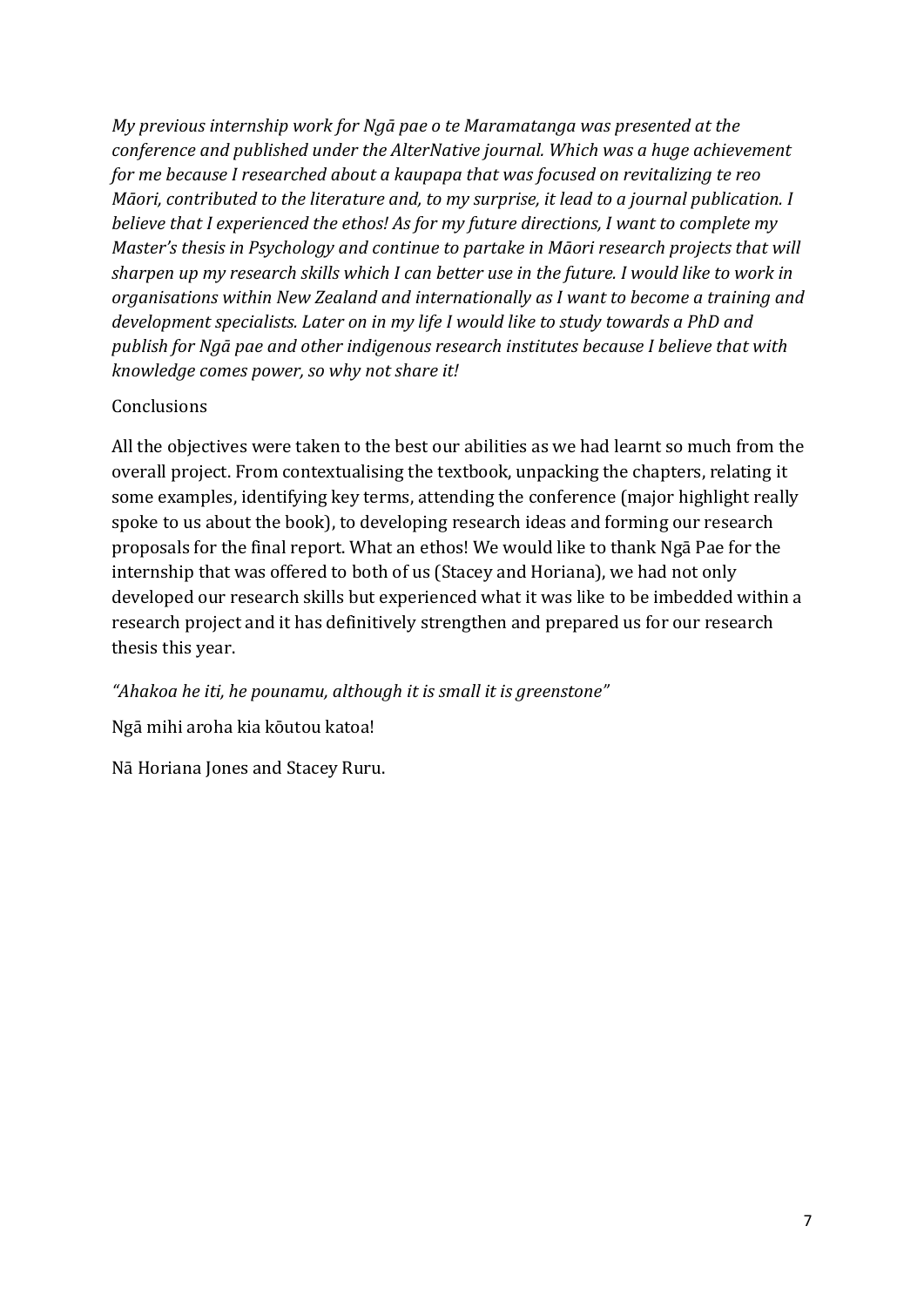# **Contents**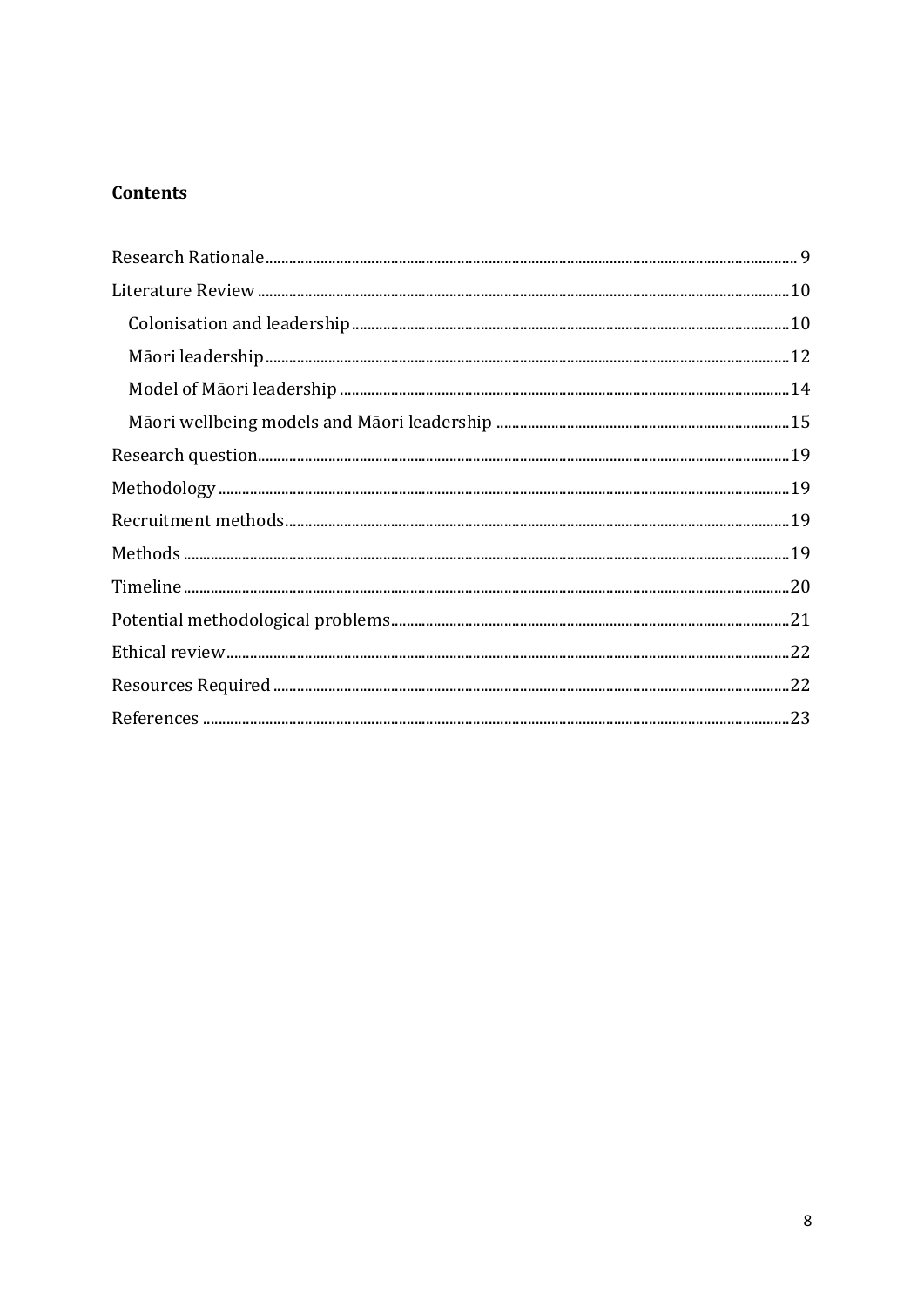## <span id="page-9-0"></span>**Research Rationale**

This proposal outlines how I propose to explore Māori women who are in leadership roles, and their wellbeing strategies. The impacts of colonisation on the status and role of Māori female leaders from traditional Māori leadership rāngatiratanga (chieftainship) models will be examined, including the impact of colonisation on the development of contemporary female leadership models. Through the application of Kaupapa Māori research methods, I will examine how tikanga Māori (customs, rituals) and principles align with current research and practices.

In the literature review I will specifically focus on the practices of Māori leadership including the style, tikanga Māori and Māori models of leadership, the Tuakana-teina and Te Wheke models of leadership are being used. These models will be used to transform mainstream ideologies of leadership and ultimately to privilege the role of Māori leadership practices across the spectrums in which live their lives.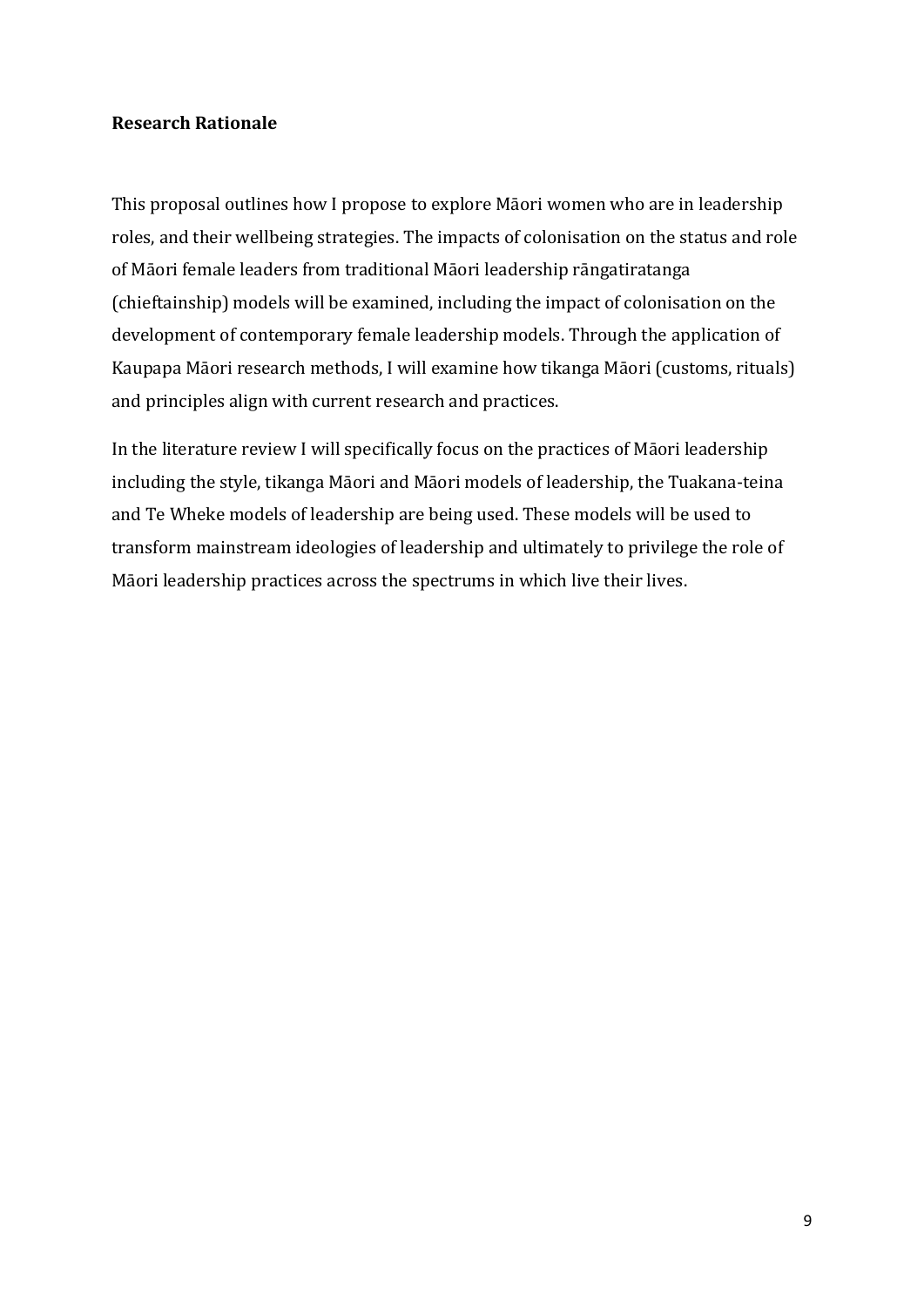#### <span id="page-10-0"></span>**Literature Review**

#### <span id="page-10-1"></span>**Colonisation and leadership**

Colonisation impacted Māori traditional practices, values and beliefs that were vital to Māori way of living, including leadership roles and practices. This influenced Māori to change and adjust to Mainstream views and traditions. (Mead, 1994). Mead, Stevens, Third, Jackson and Pfeire (2005), specifically noted that Māori rangatiratanga (chieftainship) was gender free as both Māori men and women were regarded as leaders and held leadership roles. This differed to the norm of leadership in the Western world which is traditionally patriarchal, leadership was the domain of men.

Yet King (1992) argues that rangatira were predominately male within te aō Māori (the Māori world) but it varied on primogeniture (first born) and how it aligns with whakapapa (genealogy, ancestry). Therefore if a women was the first born then she would assume the title of ariki (first born female of a senior family) and the first born male within that same line would be regarded as the matamua (oldest son).

Katene (2010) identified the shift between traditional Māori rangatiratanga to contemporary Māori leadership. An exemplar of this is the Tōhunga Suppression Act 1907, this legislation was imposed on Māori to restrict Māori Tōhunga from practicing Māori astronomy, medicine and tikanga. The aim of the legislation was to suppress and replace traditional Māori healers with modern Western medical practices. (The Parliament of New Zealand, 1907). This is supported by (Voyce, 1989) who argued that colonial governments across the world attempted to supress indigenous practices which failed as indigenous peoples still seek traditional practices an example of this is Māori Tōhunga. Traditional Māori leadership practices are not strictly applied by contemporary Māori leaders due to globalisation and societal changes. (Katene, 2010). These changes provided an advantage to allow Māori to adapt but it also challenged them. Meredith (2015) specifically commented on Māori relocating from urban environments to the city during 1926 to 1986. This was a social and environmental change that influenced Māori to adapt to the city lifestyle including mainstream teachings, leadership style and the nuclear family. These mainstream practices differed to Māori ways of living, traditional practices and leadership.

This has meant that Māori leaders have had to adjust and adapt their leadership style and practices to fit within a mainstream context, gaining new and different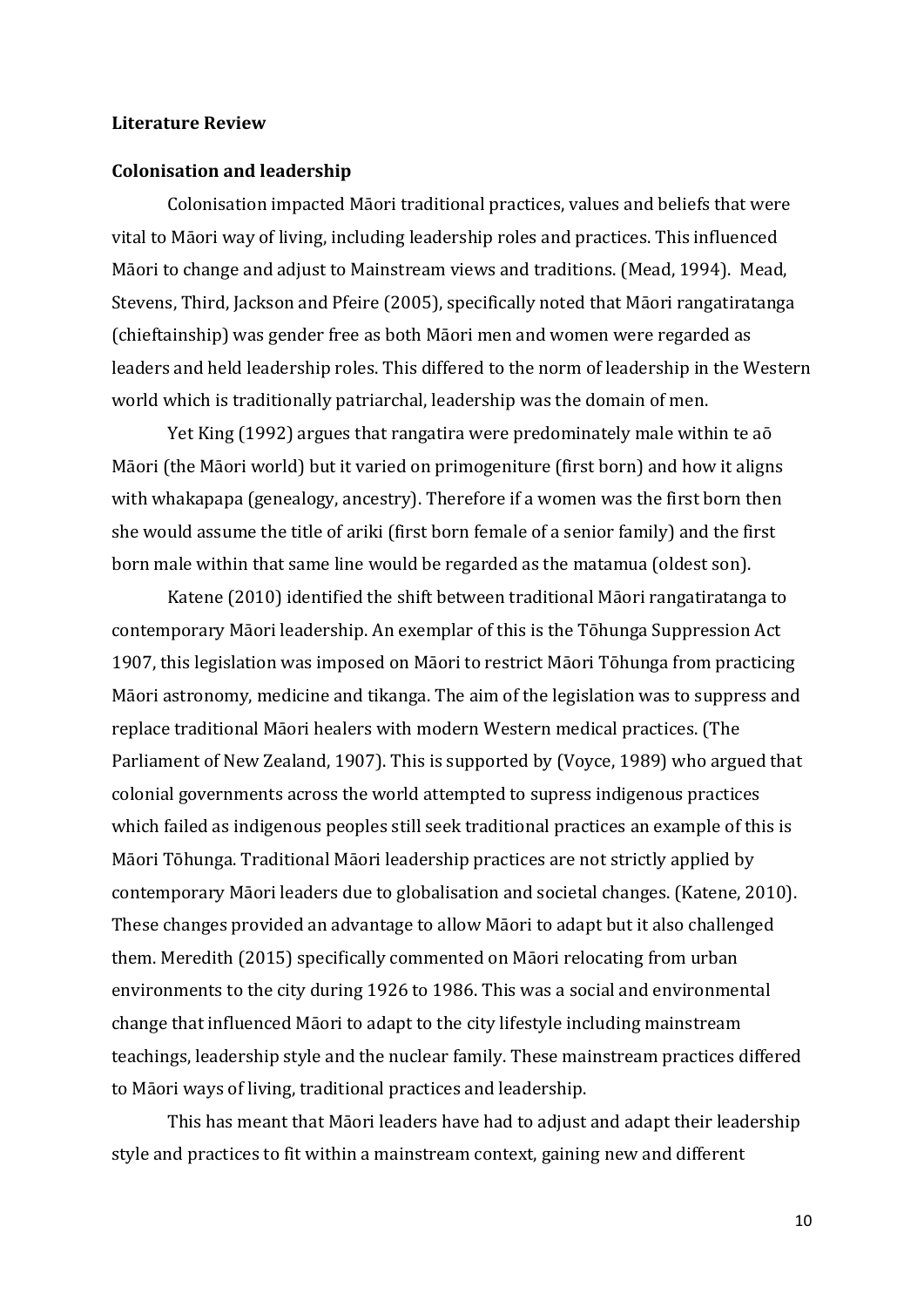leadership skills as part of their role. Such significant cultural changes meant that Māori leaders have faced many challenges in order to maintain their own traditional values and at the same time having to navigate the mainstream world. (Katene, 2010).

Leadership studies and transformational leadership The imposition of Pākeha practices can be analysed by using transformational leadership theory to identify how roles are defined. Transformational leadership is defined as a leader that initiates change by creating and implementing a vision that guides and inspires its followers (Woods & West, 2010). An example of transformational leadership is Te Kooti's Ringatu church in 1868 and Te Ua Haumene's Pai Marire religion in 1860. Both Te Kooti and Te Ua Haumene were traditional Māori leaders who supported their communities and gained respect and resisted Christianity by leading change and transforming Māori communities to follow Māori religions (Katene, 2010). Kennedy (2000) reported a (GLOBE) Global Leadership study that was conducted in 1991 to determine the influence of culture on leadership. The study measured seven cultural dimensions at the societal level between three New Zealand organisations. The study found that all three organisations highly rated group pride, loyalty and organisation score (M=4.95-5.25). Indicating that both managers and employees take pride in accomplishments. However family collectivism and gender egalitarianism was rated the lowest. Family collectivism score (M=3.67) indicated that it was irrelevant because employee accomplishments were more important. This is significant because collective decision making and tasks are not implied within the workplace indicating that individualism exists. This example indicated that limitations exist as Western leadership and its definitions do not align with Māori views of leadership as Māori values and tikanga practices differ.

Colonisation does provide an advantage to Māori leaders to understand and adapt to European practices that will equip them to navigate within the Western world. (Katene, 2010) supports this concept by stating that "With the benefit of a lifetime negotiating a plural existence in New Zealand, Māori have built considerable capability and competitive advantage through leading and managing cultural diversity. The mark of leadership success for a Māori is providing leadership based on traditional principles while managing the interface."(p.9). Herbert & Morrison (2007) noted that Māori benefited from colonisation as a result of learning European practices and using mainstream views to describe modern practices amongst European culture. This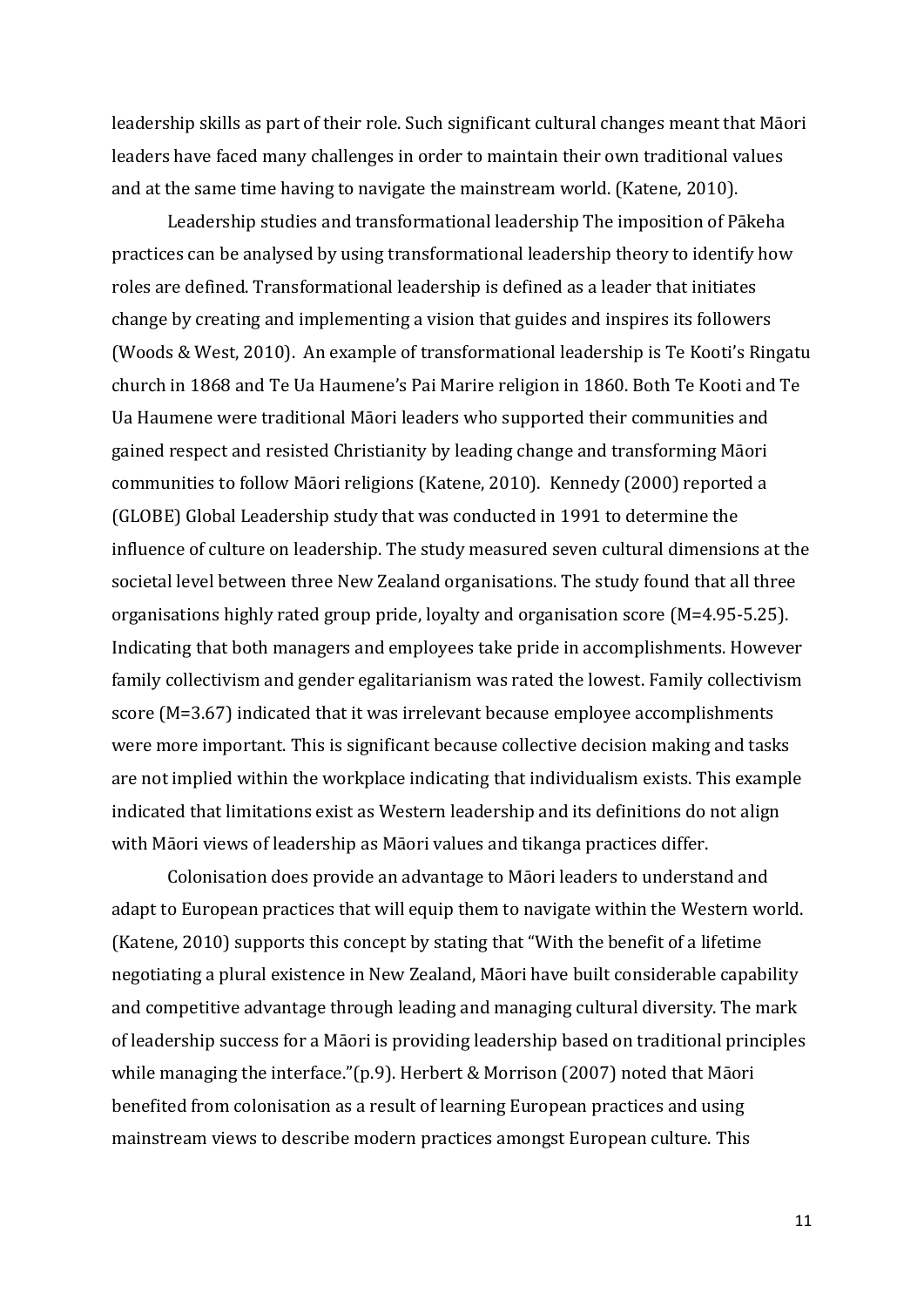exemplifies that Māori are adaptable to change and able to negotiate a space that is empowering for them.

This is viewed as an advantage for Māori leaders as they are aware of both world views and are also able to respond to both Māori and mainstream contexts. (Wikitera, 2011).

When examining mainstream leadership it is difficult to define leadership because it is associated with a set of behaviours, personal characteristics and ability to influence others which varies dependent on theoretical influences, development style and image. (Spector, 2008; Woods & West, 2010). An exemplar of this is

whiteness and dominant ideologies within mainstream society: "That is, Indigenous leaders, in much the same way as minority children in classrooms, are required to learn and adopt additional skills, knowledge and abilities that are determined by dominant groups" (Fitzgerald, 2010 p.101). Therefore indigenous people had to change and adjust the dominant ideologies of leadership and ways of doing things. This relates to Māori leadership because they had to adapt to dominant ideologies due to colonial impacts.

#### <span id="page-12-0"></span>**Māori leadership**

Māori leadership is in distinct contrast to Pākeha (New Zealand European) leadership which is based on achievement, individual responsibility, clearly defined roles and independence rather than collectivism. (Pfeifer & Love, 2004). Māori leadership is encompassed by Māori culture including beliefs, attitudes and values and links to a kaupapa Māori approach (Herbert & Morrison, 2007; Holmes, 2007). A kaupapa Māori approach that values the cultural knowledge and practices of Māori as a collective, is to the practicality of Māori leadership. (Winiata, 2012). Pihama, Cram and Walker (2002) support this by "kaupapa Māori becomes kaupapa tangata" (p.32). This implies that kaupapa Māori has value because it is not only a methodology that measures Māori kaupapa but it recognises the importance of explanation and understanding for Māori research.

Attempts at defining a style include research by Holmes (2007) who found that the use of humour as part of a leadership style for Māori and that Māori authority was limited compared to Pākeha authority. Because Māori incorporated the concepts of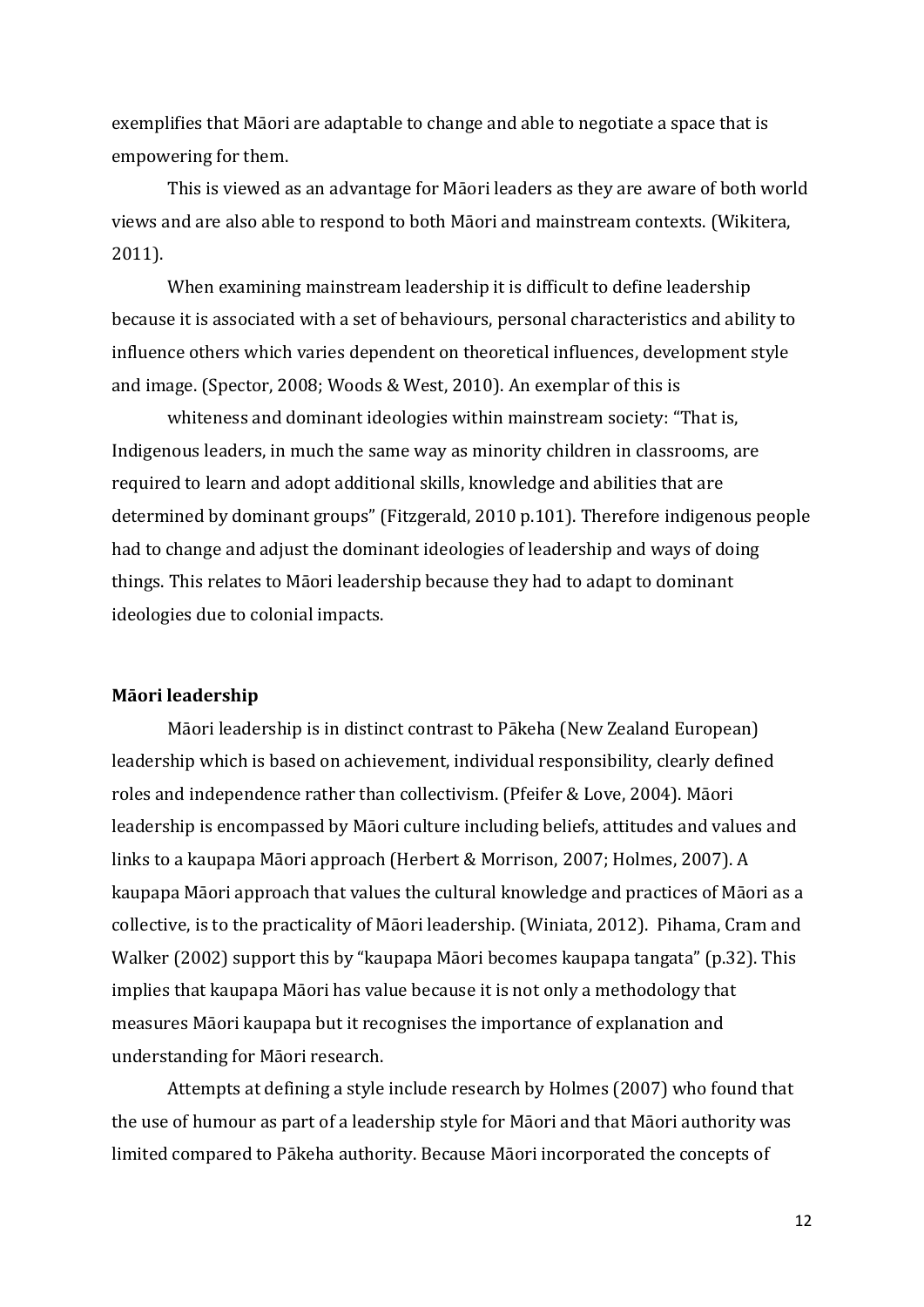mana (to be respectful or motivate) and whakaiti (humble). A contrast was made between Māori and Pākeha hui (meetings). That showed how Pākeha meetings which were quiet and formal which implied authority amongst leaders and employees through mutual respect. In contrast to Māori hui which were maintained by karakia (pray), introductions of those who attended and humour was used to build relationships and allowed openness.

Another study found that mana was another leadership style that was similar to charismatic leadership. Mana relates to tikanga Māori and individual wellbeing which builds character and identity. In relation to leadership there is a dual relationship, by maintaining individual mana as well as providing mana to others through respect and influence. This highlights and shapes Māori leadership which combines communication, motivation and inspiration. (Mead, 2005; Spector, 2008; Winiata, 2012).

In contrast to mainstream leadership styles Māori leadership is collective in nature as Māori leaders focus on empowering others, maintaining relationships and may take multiple roles and responsibilities. However it must be noted that Māori leaders that are within leadership roles may choose not to follow a collective style. (Holmes, 2007).

When compared to mainstream leadership, Māori leadership to an extend do include all individuals as leaders at the community and organisational level (Holmes, 2007). Traditionally Māori followed a hierarchal structure of leadership that revolved around ariki (chief), rangatira and tōhunga. Rangatira had expectations to lead by example and provide opportunities to iwi which aligned with reciprocity. This is an collective approach that enabled followers and leaders to work together collectively. (Rito, 2006). Although there is a hierarchal structure in Maori leadership it is complimented by each individual's role as to how leadership is rein acted due to cultural dimensions that contribute to the role of the leadership.

An example of the difference between Māori and mainstream practices is the attitude, treatments and views on gender roles for women. Within mainstream context leadership styles categorise women as weak and emotional. (Spector, 2008). In contrast men are perceived as masculine, ethical and get the job done (Noe & Winkler, 2009; Spector, 2008; Woods & West, 2010).

Gender bias is a gap within the literature and mainstream views differ to Māori traditional leadership as both men and women are regarded as leaders regardless of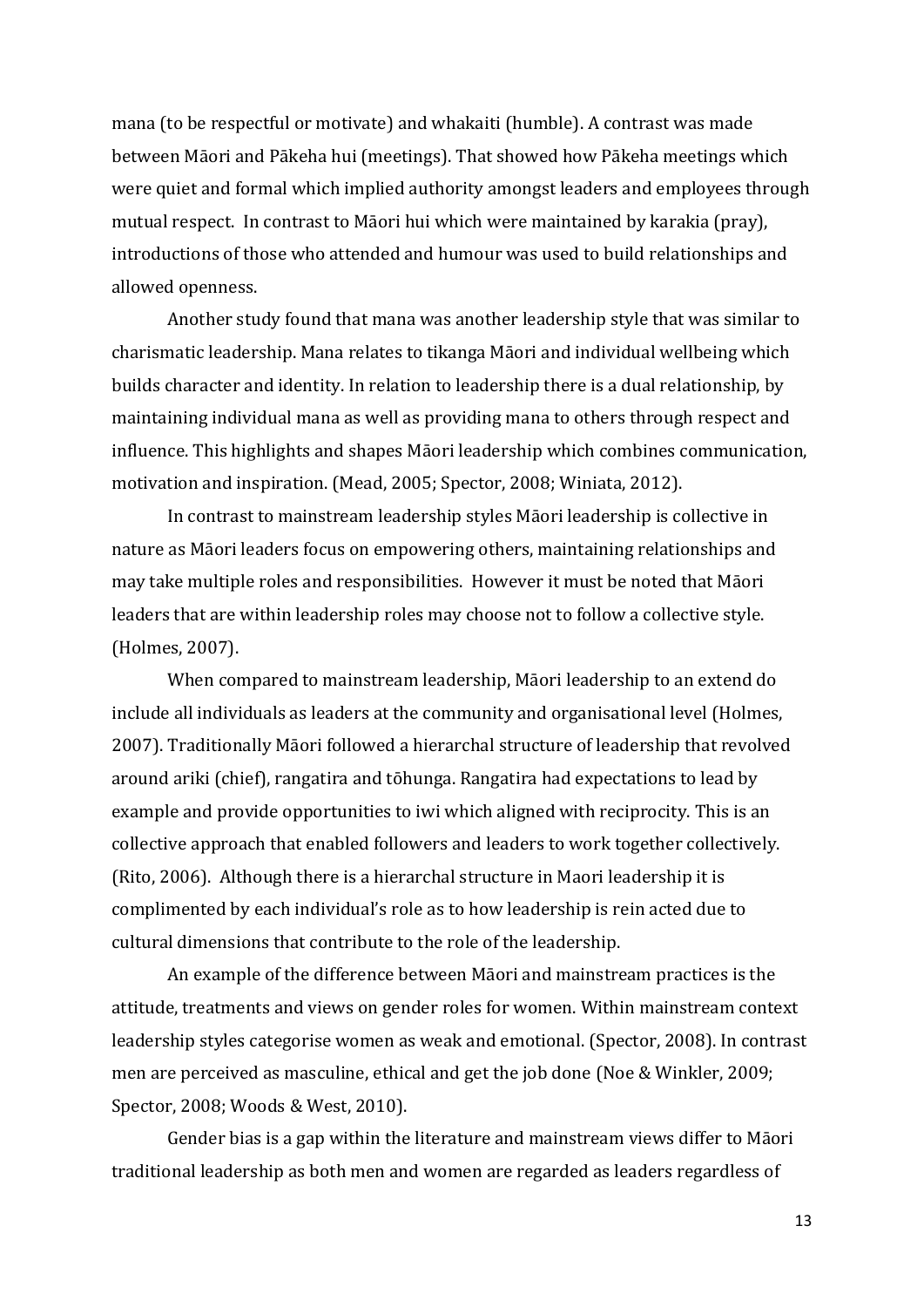gender differences, so it is gender free. (Mead et al., 2005). Spector (2008) recognised that indigenous and women leadership is challenged and this refers to Māori women challenged by gender roles through Māori customs or tribal traditions. This was further discussed by Mutch and Marlowe (2013) where women developed community projects, maintained family ties and participated within recovery practices during the Christchurch earthquake which was not credited as it was behind the scenes work. Yet this showed the strength that women portrayed as a leader for the Christchurch community to depend on during the earthquake as it was a shared traumatic experience. From the literature gaps and findings of Māori leadership it displays the importance of contributing more indigenous leadership research towards Māori women.

Māori organisations are significant because they are communal and extended to social groups that include whanau, iwi and hapu. (Kennedy, 2000). "Māori leadership is not conducive to wielding power and control over others rather it is about being servants to their whānau, hapū, iwi and wider communities that they relate to." (Wikitera, 2011 p.3). Therefore Māori leadership is collective and focuses on building and maintaining relationships with others rather than authority and control.

This also relates to reciprocity because Māori reciprocate by giving back to whanau, iwi (community of people) or hapu (tribe) through koha (gift giving) or ako (teaching). It is an important Māori custom to maintain because it aligns with Māori traditions to maintain relationships as depicted in the tuakana-teina model of leadership. (Rito, 2006). This will be further addressed in the next section.

#### <span id="page-14-0"></span>**Model of Māori leadership**

Tuakana- teina is based on tikanga Māori involving, ako (teaching/ guiding), mana (respect), Tāututu (reciprocity) and Whakawhānaungatanga (relationships) between tuakana (brother, sister, cousin) and teina (younger sibling, cousin of the same gender). (Te Kete Ipurangi, 2009; Te Taura Whiri I te Reo Māori, n.d). This allows tuakana to lead, interact and ako (instruct/ teach) teina through a process. It is a relationship between the tuakana and teina and the roles can be reversed by ako or whaikōrero (speech). (Te Kete Ipurangi, 2009; Te Taura Whiri I te Reo Māori, n.d).

An example of tuakan-teina relationships in practice is that of the Hokowhitu program which the tuakana facilitated sports workshops to teach and guide the teina.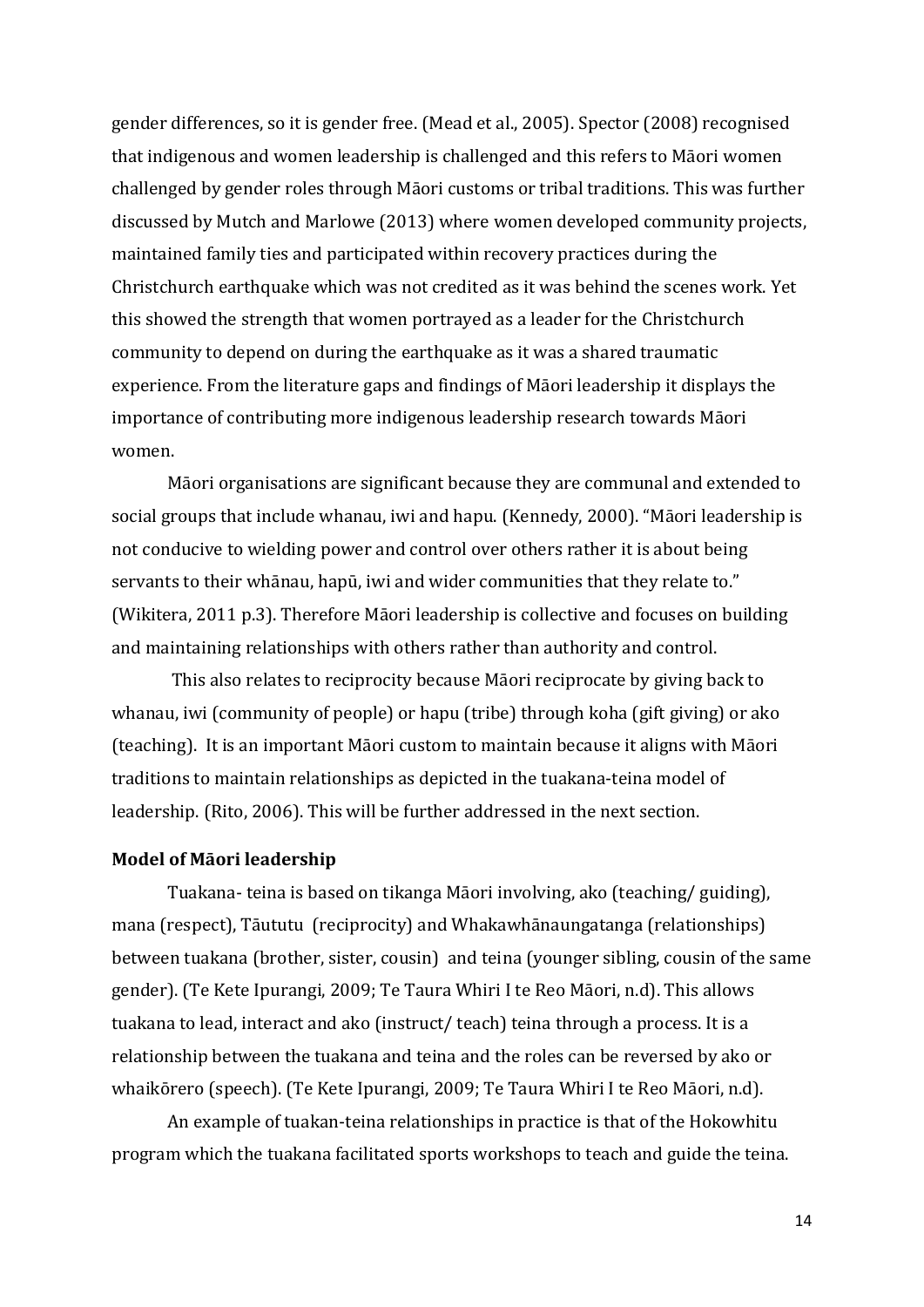The findings of the program indicated tuakana benefited from teaching teina within workshops and teina engaged more with schooling as they developed positive attitudes towards future studies and effectively coped with peer pressure. (Danish, Forneris, Hodege and Heke, 2004).

Reily (2010), recorded Māori and ancient Mangaia (Island within the Cook Islands group) traditional narratives that aligned with tuakana- teina. Mangaia narratives conceptualise tuakana-teina as tumu (foundation for leadership) and recognise that tuakana- teina can result in conflict. One such narrative discusses two brothers Kotu and Koa who both belonged to head families of the Te Kamakopu clan. One day the brothers decided to meet in the middle of the island called Rangimoti'a at night. Both brothers failed to recognise each other and began to wrestle eventually Koa called out to Kotu for help, after this Koa stopped when he recognised it was his teina. This example could display power distance amongst tuakana-teina as both men were part of the head families therefore wrestling would determine which was more worthy of leadership. However, this example shows that there was a misconception amongst both brothers and once they had realised the conflict they resolved it.

Tuakana-teina is an role that is expressed in Te Aō Māori as both tuakana and teina can assume roles and responsibilities. (Rito, 2006). Therefore tuakana-teina is a practical model that revolves around Te Aō Māori and can be applied through various situations that enable the tukana or teina to become or advance as leaders. In relation to this proposal this model signifies how Māori leadership can be displayed. Therefore this section was used to explore a Māori leadership model that informs Māori tikanga and practices that align with kaupapa Māori methodology.

#### <span id="page-15-0"></span>**Māori wellbeing models and Māori leadership**

World Health Organisation (WHO) (2007) defines wellbeing and health as a state that is characterized by an individual's physical and mental health that is not afflicted by disease or illness. (What is wellbeing, 2009).This is an individualistic ideology of wellbeing as it does not consider the social aspects of wellbeing. World Health Organisation (WHO) expands on that definition by acknowledging indigenous perspectives on health which includes physical, mental and social wellbeing as a whole not just the absence of physical ailment. This goes beyond the individual aspect of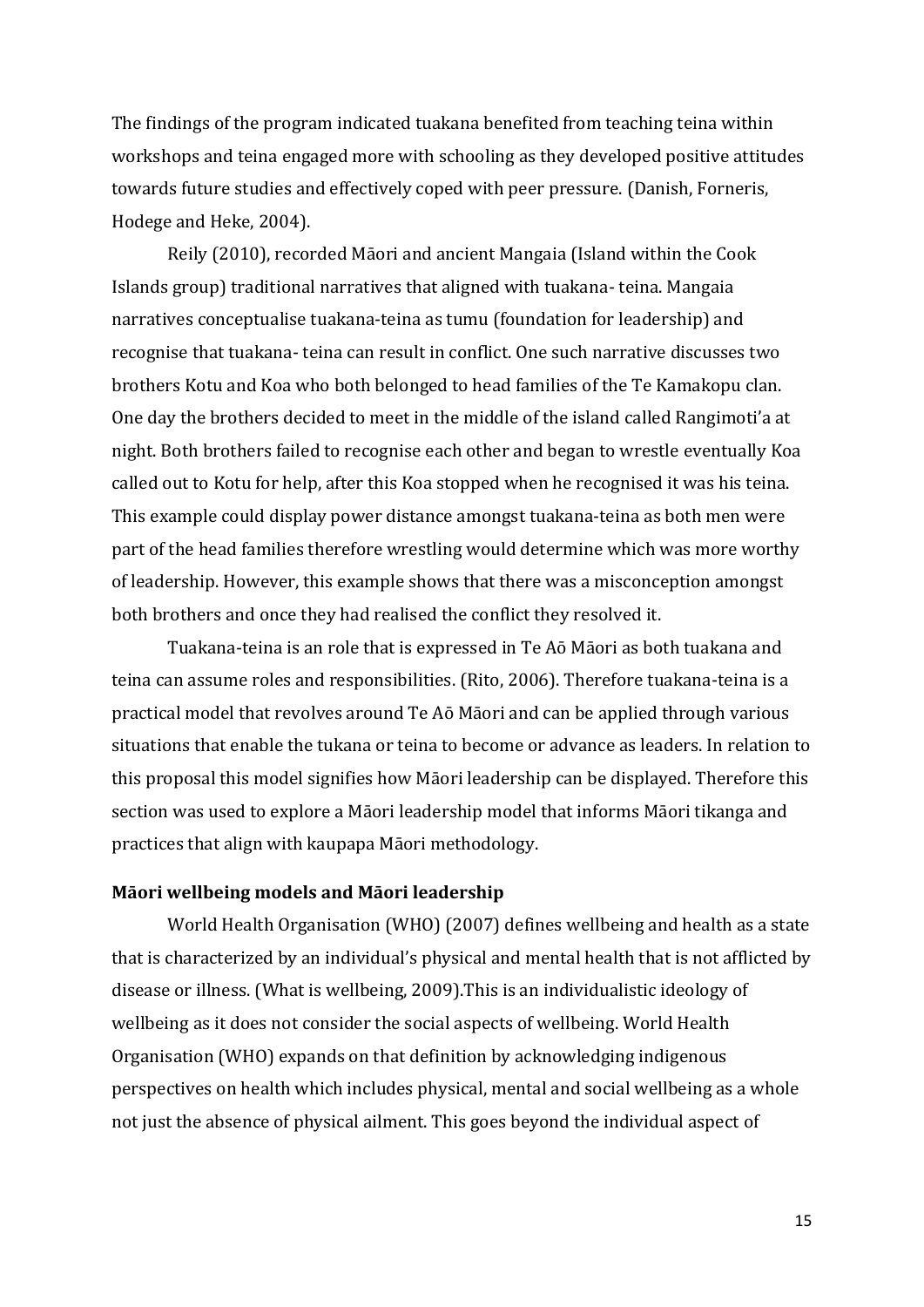wellbeing and health because it collectively recognises that health is not separate from the individual's physical, social or mental state of wellbeing.

Durie (2006) noted Māori wellbeing is focused on at three levels individual, whānau and population wellbeing.These all draw on health aspects from a Te Aō Māori perspective including taha hinengaro (mind), taha tinana (physical), taha whānau (relationships) and taha wairua (spiritual). These dimensions measure wellbeing and can be underlined by values such as manākitanga (taking care of family) or whakawhānaungatanga (relationships). These dimensions and values can be incorporated within the kaupapa Māori methodology to inform and align with Māori research and participants.

Rouhe, Haar and Brouham (2015) conducted a study to determine how Māori leadership roles interact with the Māori leaders wellbeing. Self -determination theory (SDT) was implemented into the study and incorporated Māori tikanga and values to align with mātauranga (knowledge) Māori and to inform Māori leaders. This included whakapapa (ancestry), mana (respect) and tino rāngatiratanga (leader or determination). The findings concluded that incorporating Māori tikanga and values within self-determination theory aligned as similarities. For instance autonomy was developed in relationships for Māori as SDT implied that autonomy was facilitated by actions, challenges and connecting with individuals. (2015).

Rouhe and colleagues (2015) noted that Te Wheke (Octopus) a Māori wellbeing model is applicable when discussing Māori leadership. This is further supported by Mc Neil (2009), as Te Wheke is concerned with cultural influences and with the taha hinegaro (state of mind of the individual). This includes the head (the individual and whānau) and the eight tentacles which are, wairuatanga (spiritual wellbeing), mana ake (respect of the individual), mauri (life force such as language), Ha a kui ma a koro ma (cultural knowledge), taha tinana (physical wellbeing), whanaungatanga (relationships), whatumanawa (emotional wellbeing) and hinegaro (mental state).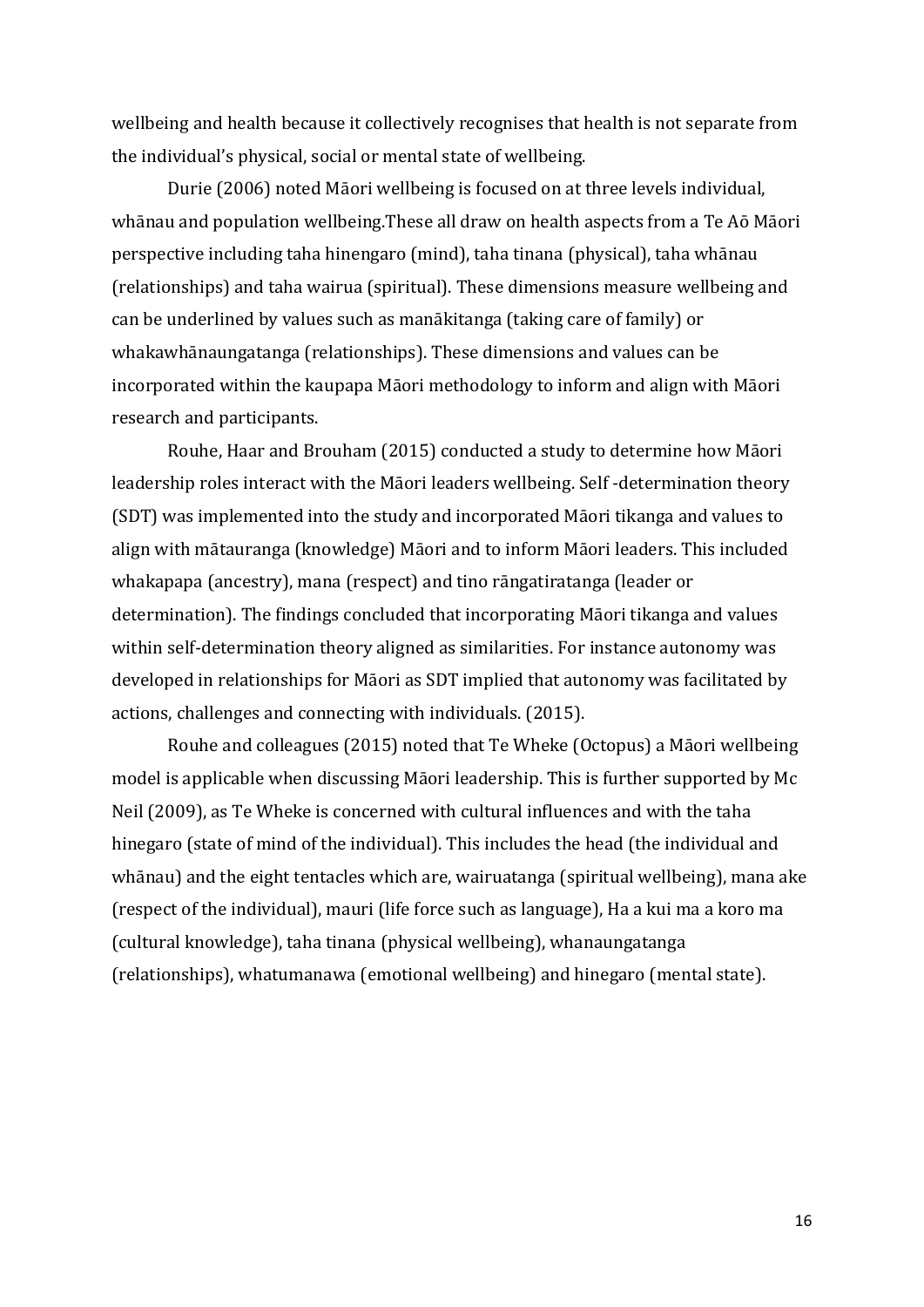

Figure 1. Te Wheke Model. (Zvyky, n.d)

Because this model is based on cultural influences it would target Maori women leaders have tikanga or are familiar with tikanga Māori. For example applying whanaungatanga as it is based on building and maintaining relationships which provides an opportunity to develop stronger relationships amongst leaders and colleagues. (Mc Neil, 2009). In relation to this research project, self-determination theory and Te Wheke provide exemplars of how wellbeing Māori models can be applied to support Māori women leaders.

#### Summary

Exploring and reviewing the literature about Māori women leadership has identified that traditional Māori leadership was challenged by colonisation. Which Māori had to change, adapt and adjust from traditional to mainstream practices of living. Linking to Māori leadership due it's a collective style of leadership that differed to Mainstream leadership because it is individualistic. Māori leadership was found to encompass Māori tikanga including mana and whakawhanaungatanga where Mainstream leadership focused on the individual gaining autonomy and power.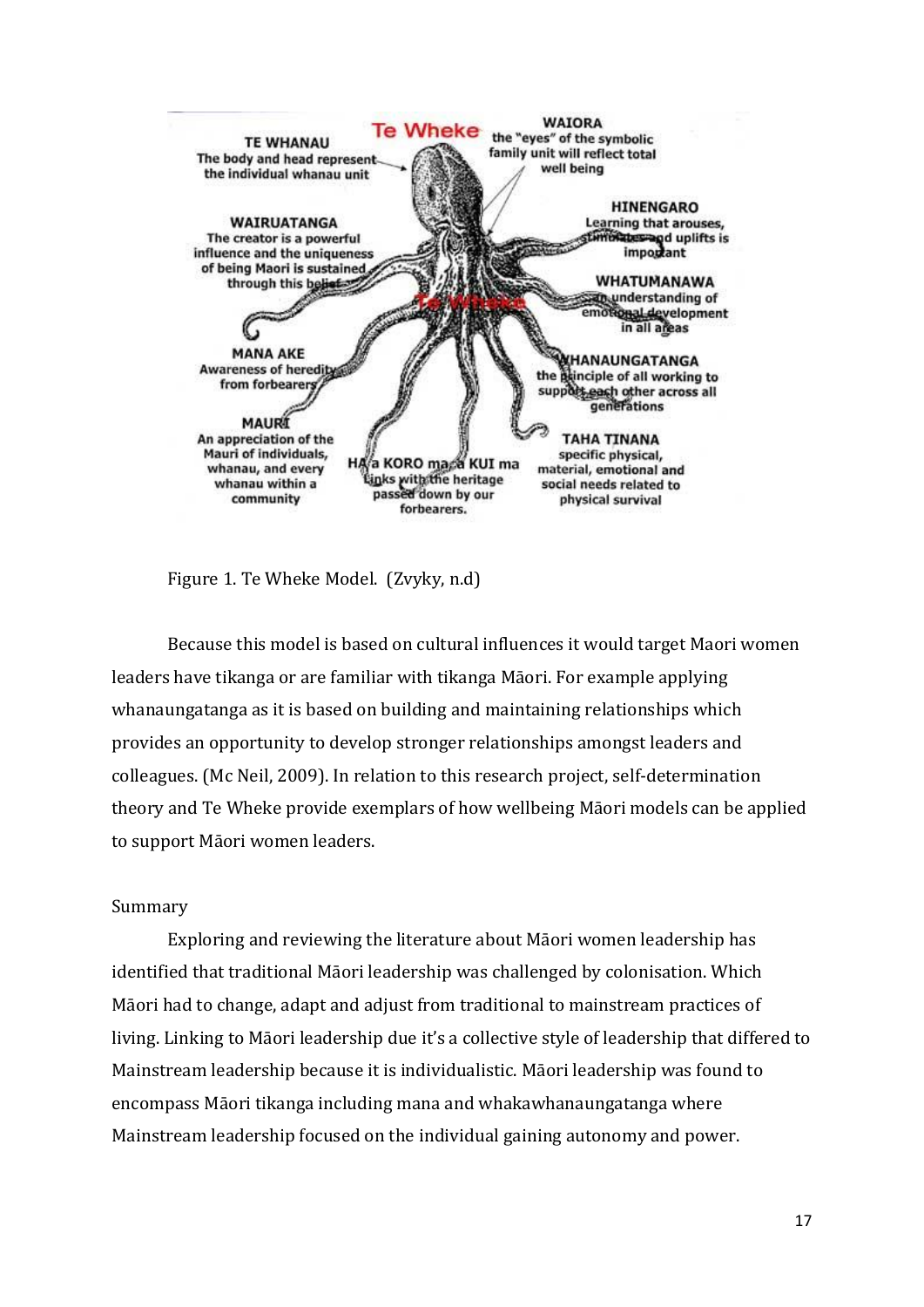An Māori leadership exemplar of the tuakana-teina model of leadership was also explored. In which the tuakana would provide guidance to the teina through teaching. This was emphasized and maintained by mana, reciprocity and building relationships.

This was expanded by Maori wellbeing models and Māori leadership. As Te Wheke and the Self-determination theory (SDT) were used to examine Māori leadership and wellbeing. All three models, tuakana-teina, Te Wheke and Self-determination theory all informed Kaupapa Māori methodology.

Underlining this literature review the next section methods will outline my proposed research aims and questions about Māori women within leadership roles. The methodology will discuss Kaupapa Māori methodology and the methods will compose of semi-structured interviews and thematic analysis.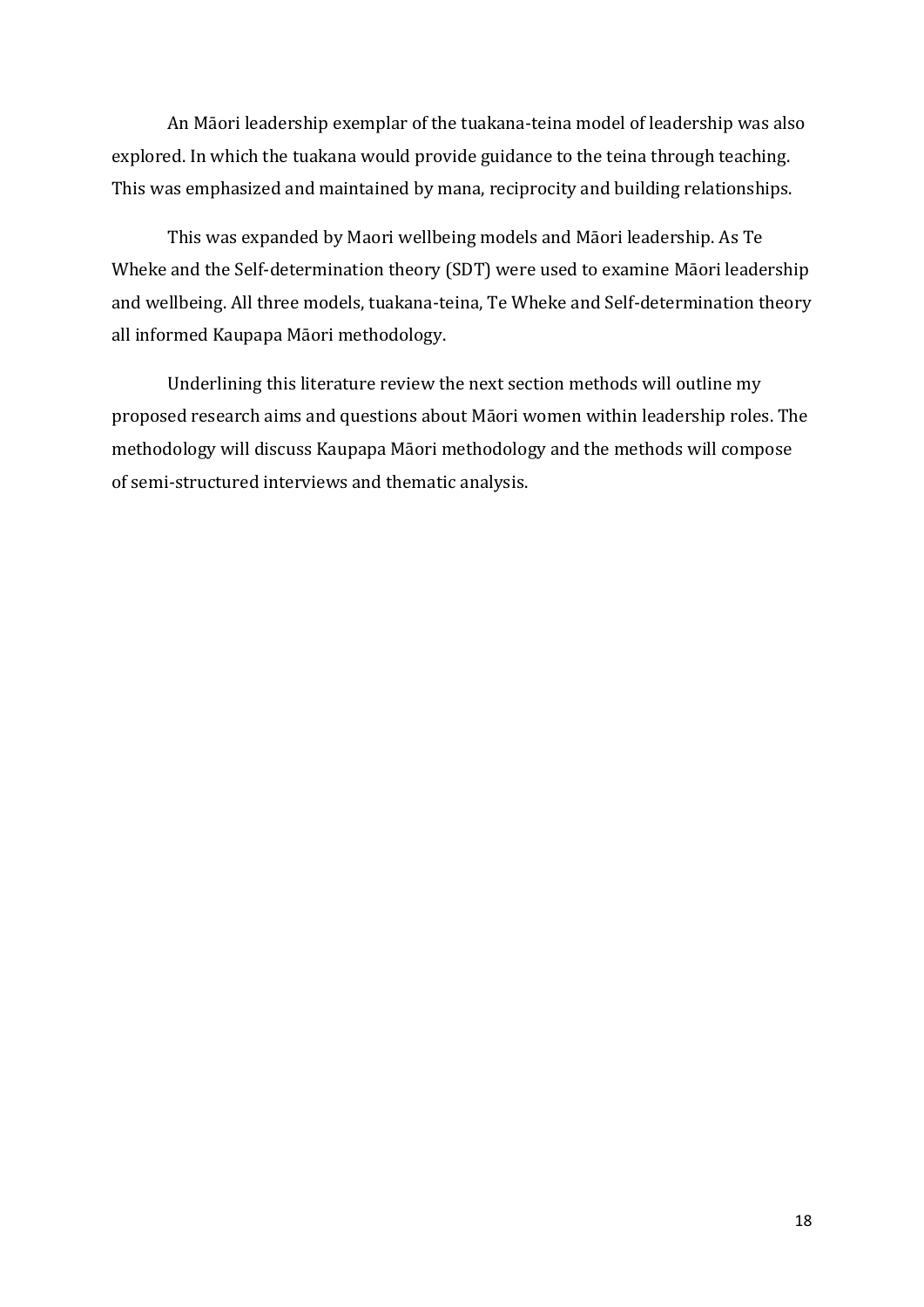## <span id="page-19-0"></span>**Research question**

What themes emerge for Māori women leaders within leadership roles?

## Research Aims

To identify any tikanga Māori practices and values they implement within their leadership role.

To investigate what Māori women leadership style is and how it differs to mainstream leadership.

## <span id="page-19-1"></span>**Methodology**

Will follow a qualitative kaupapa Māori design which will ensure that the research will be conducted in a culturally competent and relevant way, appropriate for working with Māori women.

Pihama and colleagues (2002) emphasized that kaupapa is a foundation that informs rules, customs or the right way to do things for Māori. Putting this into context with Māori signifies that kaupapa is focused on a Māori point of view. Therefore kaupapa Māori is relevant to Māori research that involves Māori participants.

## <span id="page-19-2"></span>**Recruitment methods**

A representative purposive sample of six Māori wāhine (women) is required for this research project. The women will need to be Māori, there is no age limits and occupies a leadership role with a formal organisation or community. The reason for the demographics of the sample is to investigate multiple perspectives of leadership from Māori wāhine from arrange of iwi that are within mainstream and Māori organisations. The participants will be recruited through multiple sources including through the University of Waikato, personal networks. Advertising of the research project will be via email, on Facebook/Social media and posters. The posters will be distributed on campus and aforementioned electronic media. The structure of this research design will be further discussed in the procedures section.

## <span id="page-19-3"></span>**Methods**

Semi-structured interviews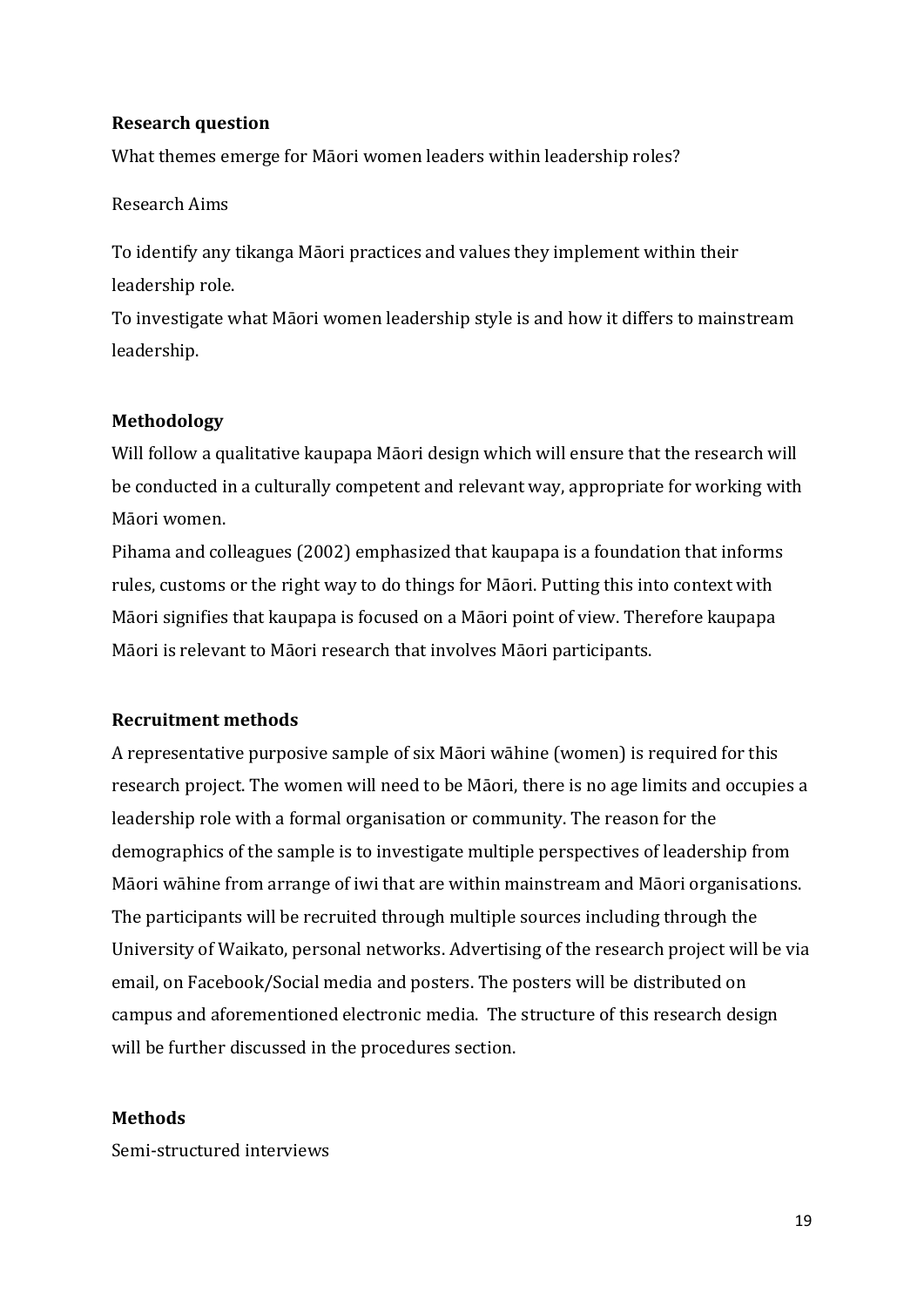Semi- structured interviews will be conducted with the six participants. Interviews will be recorded, transcribed and analysed to identify key themes relating to Māori leadership and emergent themes. According to Cohen and Crabtree (2006), semi structured interviews are characterised by a formal conversation between the interviewer and interviewee. Semi-structured interviews have open ended questions and involve observation and informal interviewing procedures. This is to enable the researcher to follow other topics of interest that are relevant to the research area. Recording interviews will give me more time to understand the participant and notes will also be taken. In the interview I will be able to focus on the conversation and observe non-verbal cues.

#### Thematic analysis

Is a qualitative research analytic method used to analyse and code for themes and patterns. This method will be used to guide the qualitative research process as it is a flexible tool that can be used across different qualitative methods. For instance, it informs a set of guidelines to ensure consistent data gathering, transcribing and coding processes. To ensure that themes are recognised, coded and similarities and differences are highlighted from the data. (Braun & Clarke, 2008). Therefore, when I conduct the semi-structured interviews thematic analysis will be used to guide and inform my data collection and analyses phases.

#### <span id="page-20-0"></span>**Timeline**

Introduction and collection phase

- The introduction phase will be conducted over two months between May to June 2015. Posters will be created and distributed around the University of Waikato, sent by email and on Facebook to recruit participants for the research project. Then I will be finalising participants and arranging interviews.
- Informed consent will be obtained through the use of korero, information sheets and consent forms for the participants to sign. The informed sheets will outline the background of the study; the context and use of the interviews for the purpose of the research and the potential use of data.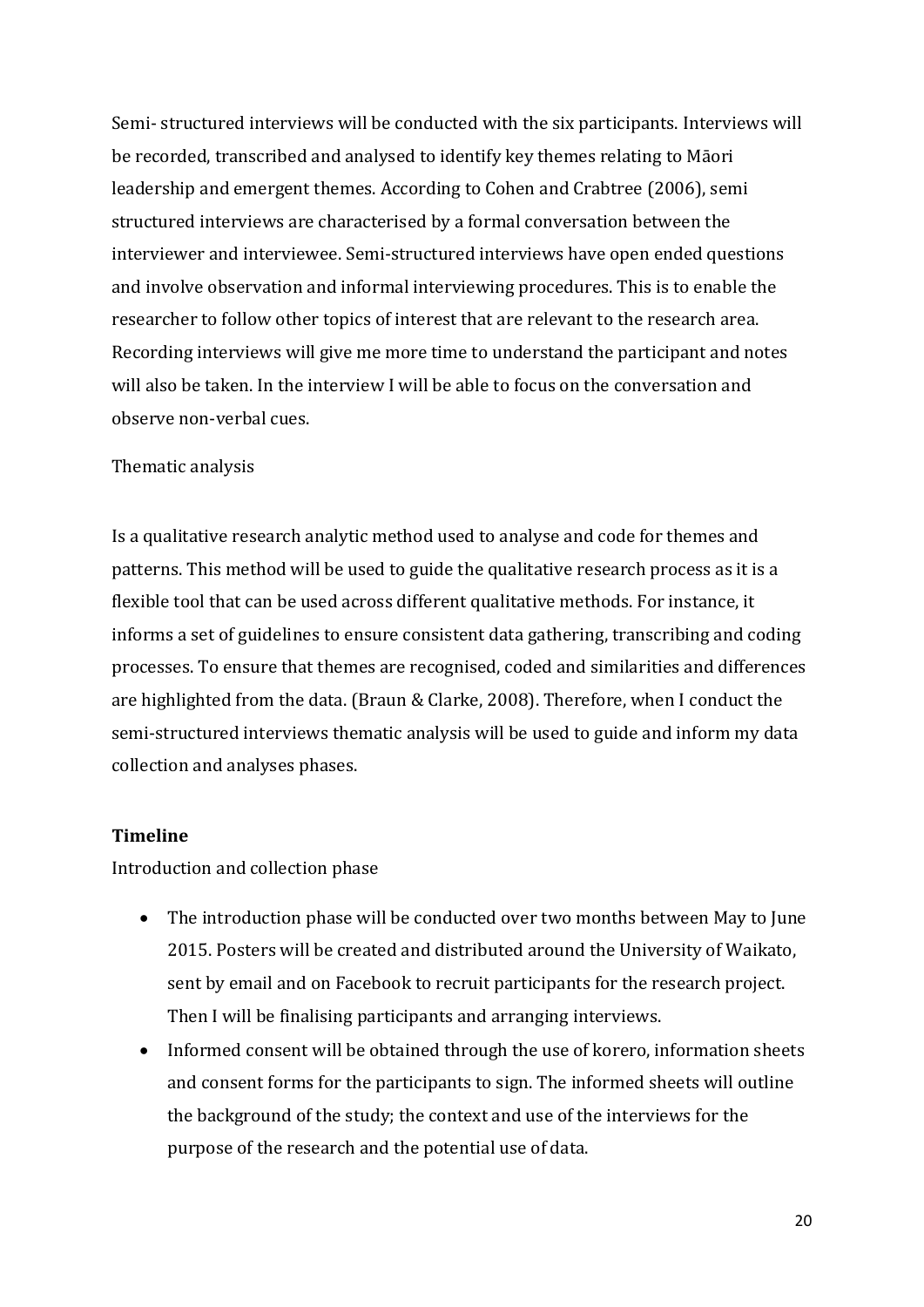- Interviews will be arranged and conducted with participants, to introduce the research project, clarify any questions for the research project. It must be noted that participants will be invited to bring photos, art, poems or songs that displays wellbeing to them.
- The collection phase overlaps with the introduction phase which will be between July to August 2015, this phase overlaps because it involves data collection, analysing and preparing summaries for the analyses phase.

## Analyses phase

- This phase will be the longest as it will be conducted from August to October 2015. This time period will be dedicated to analysing all the findings of this research project.
- This will involve coding for key themes from the interviews and to develop more summaries. The summaries will aim to identify key themes and concepts that are similar or different amongst the participants.
- Adding in key quotes that are relevant to the project will also be identified and summarised.
- Compare the research findings to the literature, identifying gaps, and comparing it to the research findings. Building on the research main findings to summarise and discuss for the overall report.

# Editing and finalizing phase

 All summarises will be summarised into a final report that will involve drafting coping and editing which will commence from November 2015 to January 2016.

# <span id="page-21-0"></span>**Potential methodological problems**

Recruiting participants may be problematic particularly with maintaining contact with some participants due to different schedules or geographical difficulties, e.g. participants maybe out of town during interview phase. Therefore maintaining contact with participants over the duration of the research must be maintained. Informed consent with participants is another requirement under the Ethics regulations of the University of Waikato.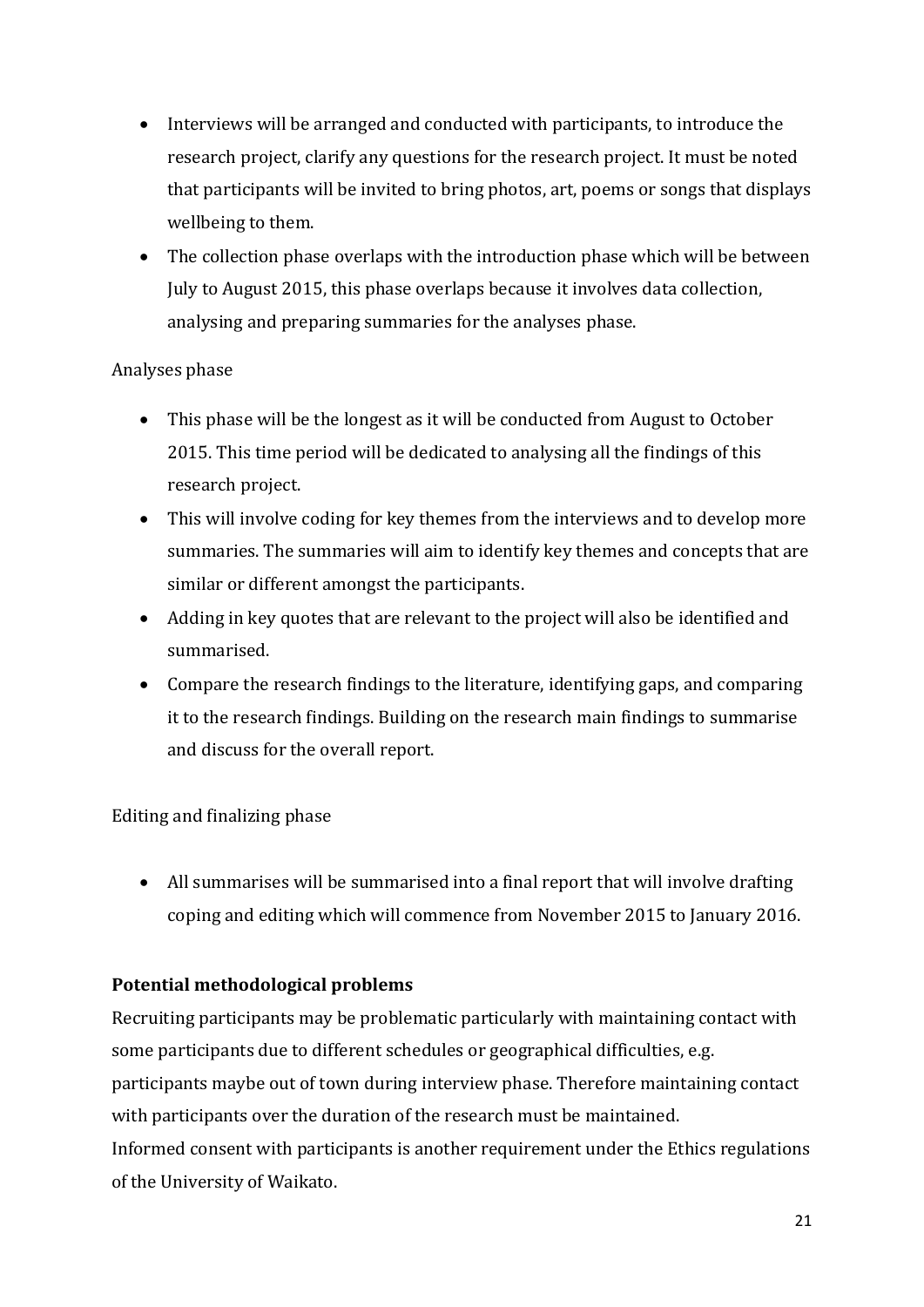## <span id="page-22-0"></span>**Ethical review**

This research will be subject to the University of Waikato 2008 regulations on the ethical conduct in Human research. I propose to conduct research in the area of Māori women and leadership that outlines and follows the ethical approval of the University of Waikato.

# <span id="page-22-1"></span>**Resources Required**

Transport to and from the interview sites of the participants around Hamilton City Access to the internet or telephone for contact purposes or online resources Photocopying books or other material for the literature review Printing for journal articles, key information, interview transcripts and summaries of the interviews

An audio recording device MP3 for interviews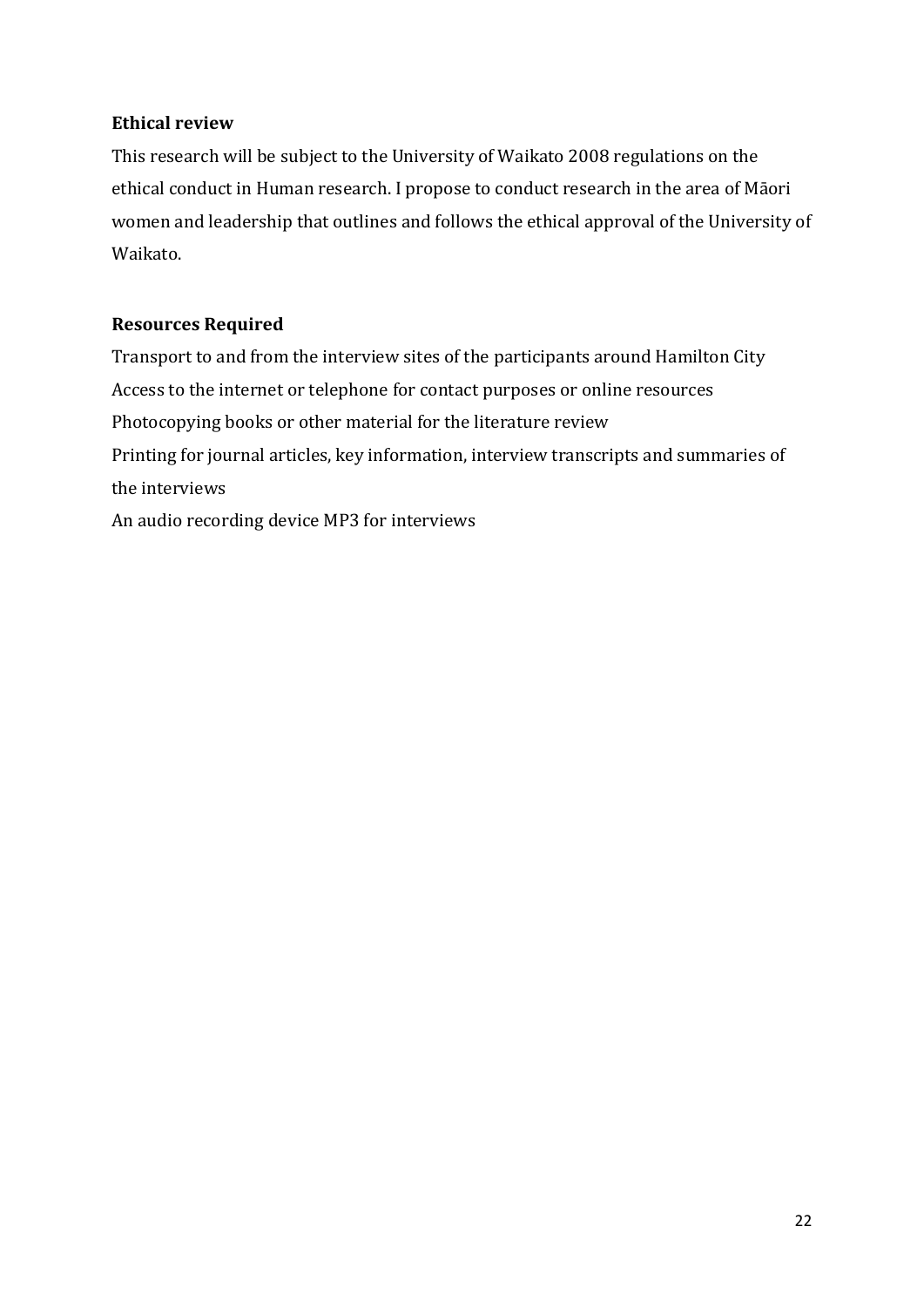#### <span id="page-23-0"></span>**References**

- Braun, V., & Clarke, V. (2006). Using thematic analysis in psychology. *Qualitative research in psychology, 3*(2), 77-101.
- Cohen, D., & Crabtree, B. (2006). Qualitative research guidelines project.
- Danish, S., Forneris, T., Hodge, K., & Heke, I. (2004). Enhancing youth development through sport. *World leisure journal, 46*(3), 38-49.
- Bell, D. (2013). Whatihua and Turongo, Tawhao's competitive sons from [http://pirongiabells.blogspot.co.nz/2013/06/whatihua-and-turongo](http://pirongiabells.blogspot.co.nz/2013/06/whatihua-and-turongo-tawhaos.html)[tawhaos.html.](http://pirongiabells.blogspot.co.nz/2013/06/whatihua-and-turongo-tawhaos.html)
- Durie, M. (2006). Measuring Māori Wellbeing. *New Zealand Treasury Guest Lecture Series, 1*
- Fitzgerald, T. (2010). Spaces in‐between: Indigenous women leaders speak back to dominant discourses and practices in educational leadership. *International journal of leadership in education, 13*(1), 93-105.
- Herbert, A., & Morrison, L. (2007). Practice of Psychology in Aotearoa New Zealand: A Māori Perspective. In I. M. E, J. J. Rucklidge and M. O'Discoll (Eds.), *Professional Practice of Psychology in Aotearoa New Zealand*. p.35-47. Wellington: New Zealand Psychological Society.
- Holmes, J. (2007). Humour and the construction of Māori leadership at work. Leadership. *3*(1), 5-27. doi:10.1177/1742715007073061
- Jones, B., Ingham, T., Davies, C., & Cram, F. (2010). Whānau Tuatahi: Māori community partnership research using a Kaupapa Māori methodology. *MAI Review,, 3*.
- Katene, S. (2010). Modelling Maori leadership: What makes for good leadership. *MAI Review 2*, 1-16

King, M. (1992). Te Aō Hurihuri: Aspects of Māoritanga. Raupo, New Zealand.

- Kennedy, J. C. (2000). Leadership and culture in New Zealand. *Culture and leadership across the world: The GLOBE book of in-depth studies of, 25*, 397-432.
- Mead, A. (1994). Maori Leadership. *Te Pua, 3*, 11-20.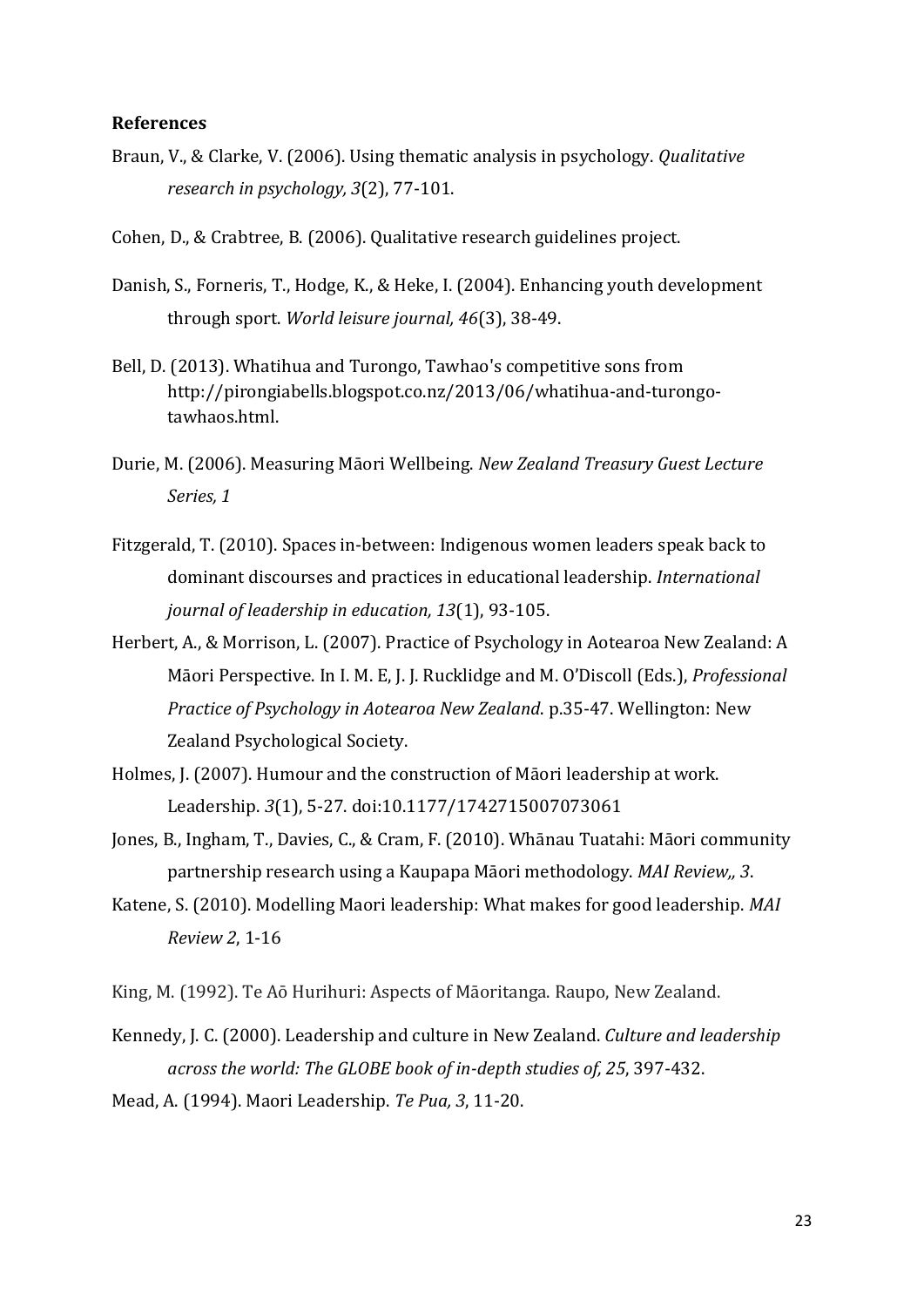- Mead, H., Stevens, S., Third, J., Gallagher, G., Jackson, B., & Pfeifer, D. (2005). Maori Leadership in Governance.Ministry of Heath. (2012). Te Wheke model from <http://www.health.govt.nz/>
- Mutch, C., & Marlowe, J. (2013). Lessons from disaster: The power and place of story. *Disaster Prevention and Management, 22*(5) doi:10.1108/DPM-10-2013-0172
- Mc Neil, H. (2009). Māori Models of Mental Health. *Te Kaharoa*, *2*(1), 96-115.
- Noe, R. A.,& Winkler, C. (2009). *Employee Training and Development: For Australia and New Zealand*. North Ryde, NSW: McGraw-Hill.

Northouse, P. G. (2014). *Introduction to leadership*. Sage.

- Pihama, L., Cram, F., & Walker, S. (2002). Creating methodological space: A literature review of kaupapa maori research. Canadian Journal of Native Education, 26(1), 30.
- Palmer, F. R., & Masters, T. M. (2010). Māori feminism and sport leadership: Exploring Māori women's experiences. Sport Management Review, *13*(4), 331-344. doi:10.1016/j.smr.2010.06.001
- Roche, M., Harr, J., & Broughma, D. (2015). *Maaori leaders wellbeing: A Self-Determination Prespective*
- Reilly, M. P. (2010). Tuakana–Teina Relationship and Leadership in Ancient Mangaia and Aotearoa. *Journal of Pacific History, 45*(2), 211-227.(World Health Organisation, 2007)
- Rito, P. T. (2006). Leadership in Maori, European cultures and in the world of sport. *MAI Review*(1), 1-19.
- Spector, P. E. (2008). *Industrial and organizational psychology: Research and practice* (5th ed). Hoboken, NJ: John Wiley & Sons.
- The Parliment of New Zealand. (1907 ). An Act to suppress Tohungas., from <http://nzetc.victoria.ac.nz/tm/scholarly/tei-Gov1907Acts-t1-g1-t12.html>
- Te Kete Ipurangi. (2009). *Tuakana-Teina* Retrieved from<http://www.minedu.govt.nz/>
- Te Taura Whiri I Te Reo Maaori. (n.d). *Tuakana-Teina* Retrieved from <http://tetaurawhiri.govt.nz/english/>
- Voyce, M. (1989). Maori healers in New Zealand: The Tohunga Suppression Act 1907. *Oceania*, 99-123.
- Watkins, M., & Shulman, H. (2008). *Toward psychologies of liberation*. Houndsmills: Palgrave Macmillan.